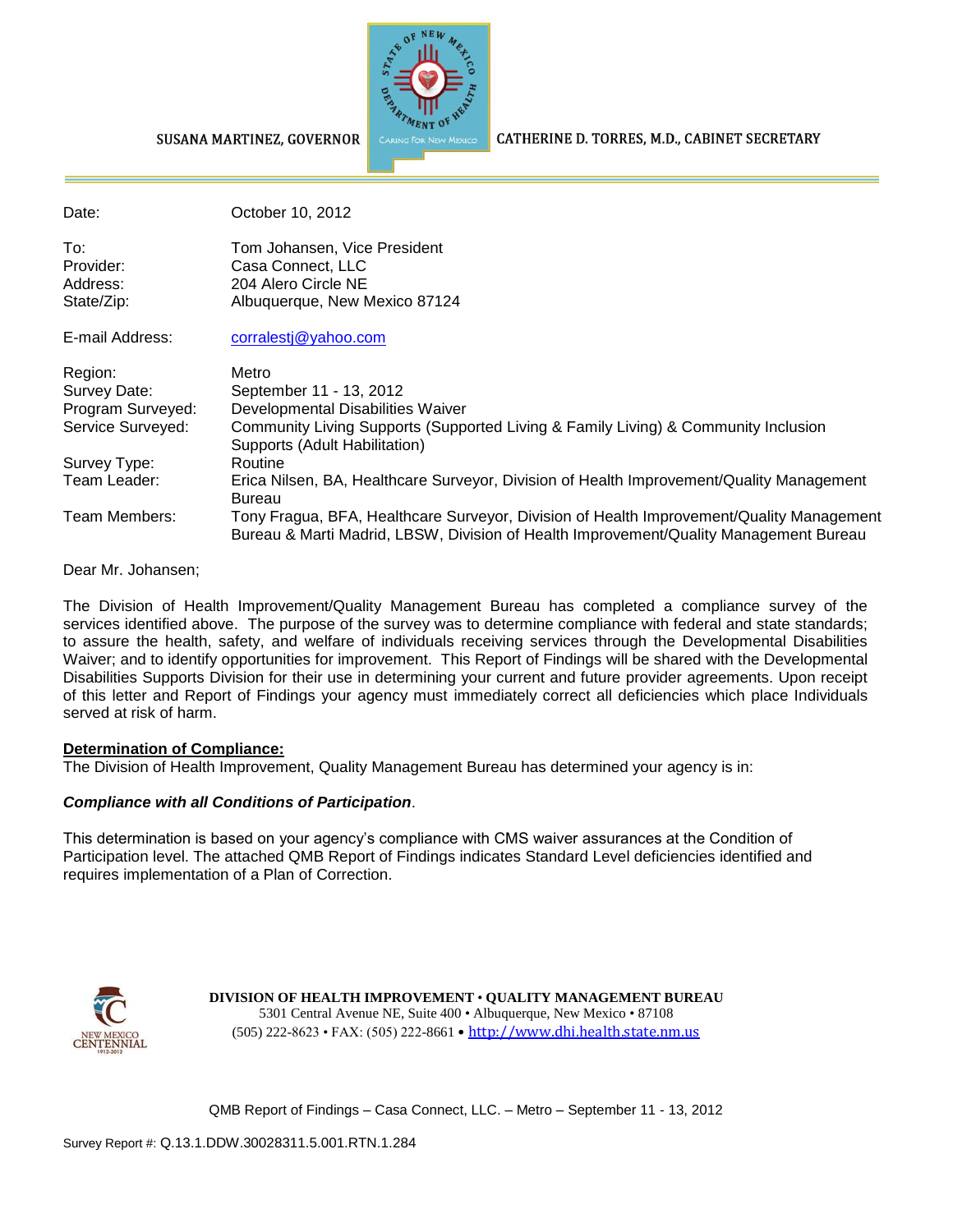#### **Plan of Correction:**

The attached Report of Findings identifies the Standard Level and/or Condition of Participation deficiencies found during your agency's compliance review. You are required to complete and implement a Plan of Correction. Your agency has a total of 45 business days (10 business days to submit your POC for approval and 35 days to implement your *approved* Plan of Correction) from the receipt of this letter.

#### **Submission of your Plan of Correction:**

Please submit your agency's Plan of Correction in the space on the two right columns of the Report of Findings. *(See attachment "A" for additional guidance in completing the Plan of Correction)*.

Within 10 business days of receipt of this letter your agency Plan of Correction must be submitted to the parties below:

#### **1. Quality Management Bureau, Attention: Plan of Correction Coordinator 5301 Central Ave. NE Suite 400 Albuquerque, NM 87108**

#### **2. Developmental Disabilities Supports Division Regional Office for region of service surveyed**

Upon notification from QMB that your *Plan of Correction has been approved*, you must implement all remedies and corrective actions to come into compliance. If your Plan of Correction is denied, you must resubmit a revised plan as soon as possible for approval, as your POC approval and all remedies must be completed within 45 business days of the receipt of this letter.

Failure to submit your POC within the allotted 10 business days or complete and implement your Plan of Correction within the total 45 business days allowed may result in the imposition of a \$200 per day Civil Monetary Penalty until it is received, completed and/or implemented.

#### **Request for Informal Reconsideration of Findings (IRF):**

If you disagree with a finding of deficient practice, you have 10 business days upon receipt of this notice to request an IRF. Submit your request for an IRF in writing to:

> QMB Deputy Bureau Chief 5301 Central Ave NE Suite #400 Albuquerque, NM 87108 Attention: IRF request

See Attachment "C" for additional guidance in completing the request for Informal Reconsideration of Findings. The request for an IRF will not delay the implementation of your Plan of Correction which must be completed within 45 total business days (10 business days to submit your POC for approval and 35 days to implement your *approved* Plan of Correction). Providers may not appeal the nature or interpretation of the standard or regulation, the team composition or sampling methodology. If the IRF approves the modification or removal of a finding, you will be advised of any changes.

Please call the Plan of Correction Coordinator at 505-699-9356 if you have questions about the Report of Findings or Plan of Correction. Thank you for your cooperation and for the work you perform.

Sincerely,

Erica Nilsen, BA

Erica Nilsen, BA Team Lead/Healthcare Surveyor Division of Health Improvement Quality Management Bureau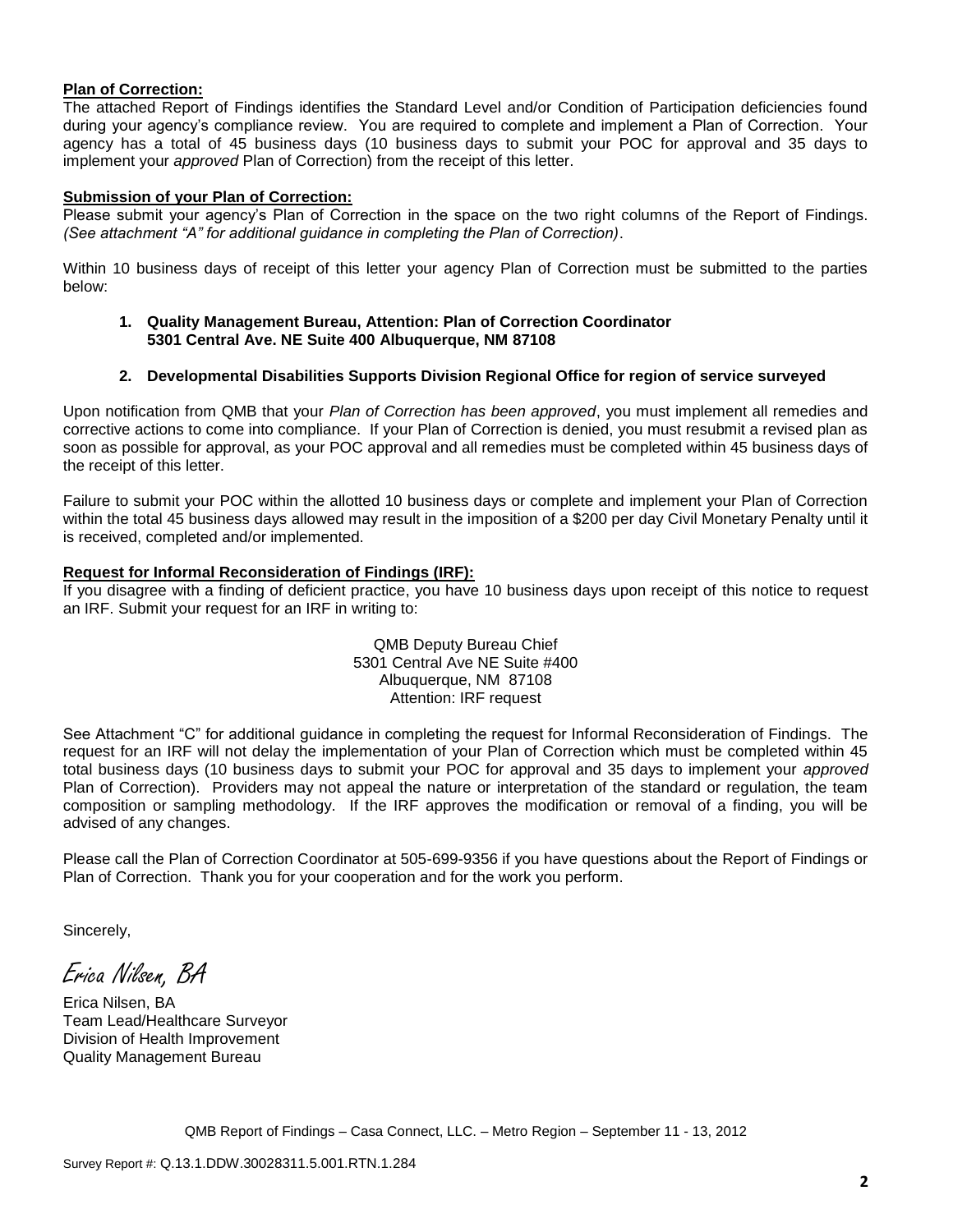| <b>Survey Process Employed:</b>           |                                                                                              |                                                                                                           |
|-------------------------------------------|----------------------------------------------------------------------------------------------|-----------------------------------------------------------------------------------------------------------|
| <b>Entrance Conference Date:</b>          | September 11, 2012                                                                           |                                                                                                           |
| Present:                                  | <b>Casa Connect, LLC</b>                                                                     | Tom Johansen, Vice President                                                                              |
|                                           | <b>DOH/DHI/QMB</b>                                                                           | Erica Nilsen, BA, Team Lead/Healthcare Surveyor<br>Tony Fragua, BFA, Healthcare Surveyor                  |
| <b>Exit Conference Date:</b>              | September 12, 2012                                                                           |                                                                                                           |
| Present:                                  | <b>Casa Connect, LLC</b>                                                                     | Tom Johansen, Vice President                                                                              |
|                                           | <b>DOH/DHI/QMB</b>                                                                           | Erica Nilsen, BA, Team Lead/Healthcare Surveyor<br>Tony Fragua, BFA, Healthcare Surveyor                  |
| <b>Total Homes Visited</b>                | Number:                                                                                      | $\overline{2}$                                                                                            |
| <b>Supported Homes Visited</b><br>❖       | Number:                                                                                      | 1                                                                                                         |
| <b>Family Homes Visited</b><br>❖          | Number:                                                                                      | 1                                                                                                         |
| <b>Administrative Locations Visited</b>   | Number:                                                                                      | 1                                                                                                         |
| <b>Total Sample Size</b>                  | Number:                                                                                      | 2<br>2 - Non-Jackson Class Members<br>1 - Supported Living<br>1 - Family Living<br>1 - Adult Habilitation |
| Persons Served Records Reviewed           | Number:                                                                                      | 2                                                                                                         |
| Persons Served Interviewed                | Number:                                                                                      | 2                                                                                                         |
| Direct Support Personnel Interviewed      | Number:                                                                                      | 3                                                                                                         |
| Direct Support Personnel Records Reviewed | Number:                                                                                      | 5                                                                                                         |
| Service Coordinator Records Reviewed      | Number:                                                                                      | 1                                                                                                         |
| <b>Administrative Files Reviewed</b>      | <b>Billing Records</b><br>٠<br><b>Medical Records</b><br>$\bullet$<br><b>Dorcoppol Filoc</b> | <b>Incident Management Records</b>                                                                        |

- Personnel Files<br>• Training Record
- Training Records Agency Policy and Procedure
- Caregiver Criminal History Screening Records
- **•** Employee Abuse Registry
- Human Rights Notes and/or Meeting Minutes
- Evacuation Drills
- Quality Assurance / Improvement Plan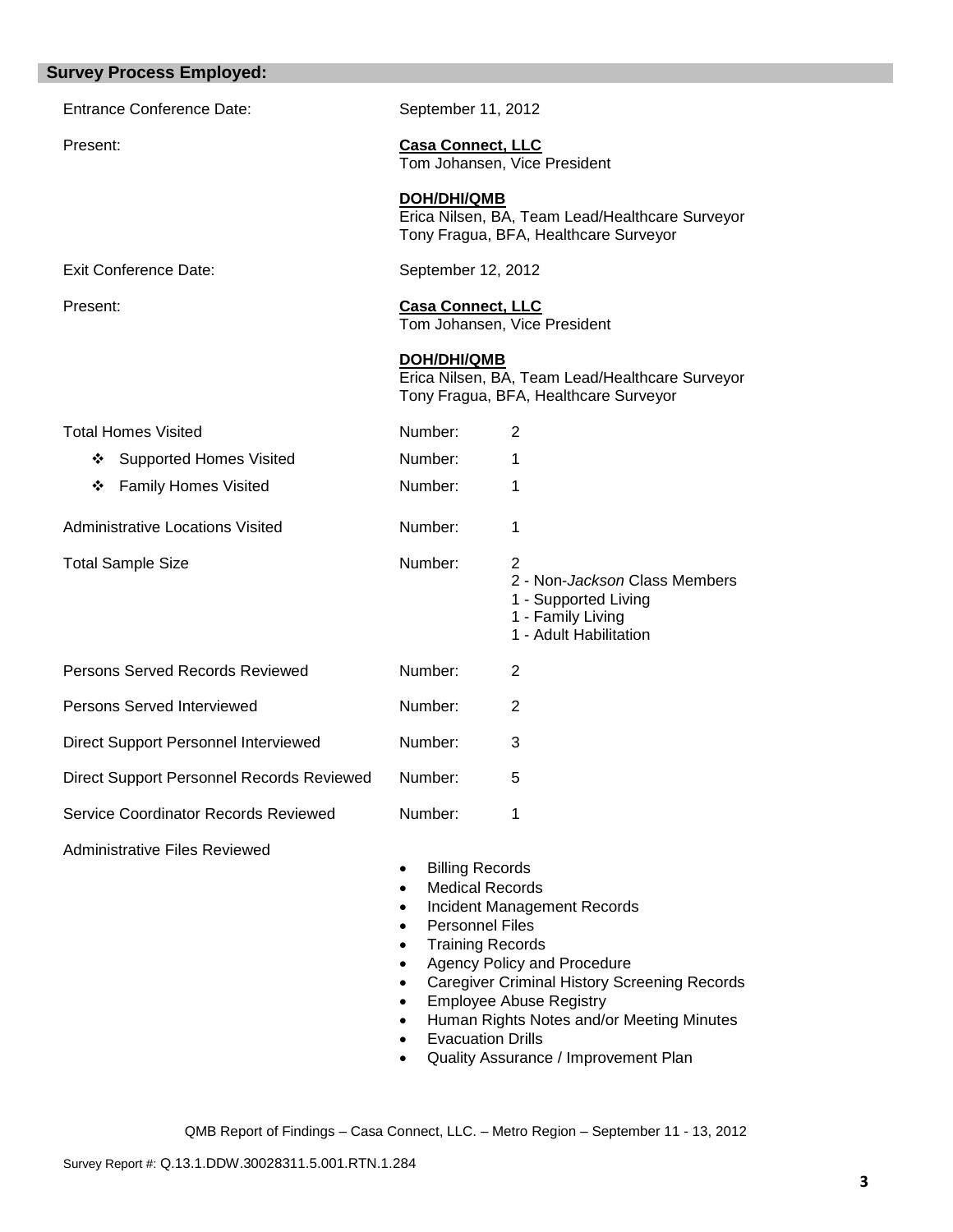- 
- CC: Distribution List: DOH Division of Health Improvement
	- DOH Developmental Disabilities Supports Division
	- DOH Office of Internal Audit
	- HSD Medical Assistance Division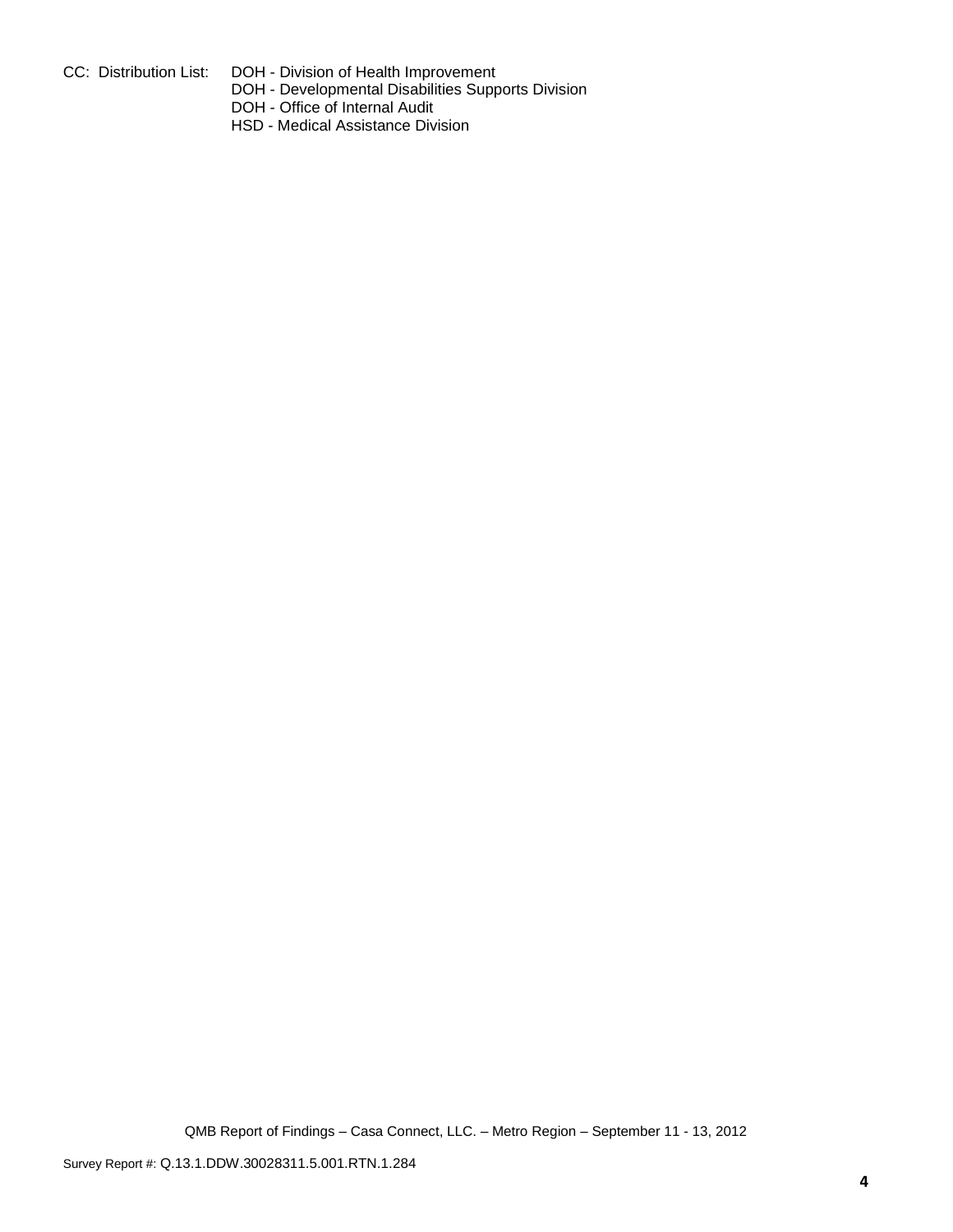## **Attachment A**

## **Provider Instructions for Completing the QMB Plan of Correction (POC) Process**

### *Introduction:*

After a QMB Compliance Survey, your QMB Report of Findings will be sent to you via e-mail.

Each provider must develop and implement a Plan of Correction (POC) that identifies specific quality assurance and quality improvement activities the agency will implement to correct deficiencies and prevent continued non compliance.

Agencies must submit their Plan of Correction within 10 business days from the date you receive the QMB Report of Findings. (Providers who do not submit a POC within 10 business days will be referred to the Internal Review Committee [IRC] for possible actions or sanctions).

Agencies must fully implement their approved Plan of Correction within 45 business days (10 business days to submit your POC for approval and 35 days to implement your approved Plan of Correction) from the date they receive the QMB Report of Findings. (Providers who fail to complete a POC within the 45 business days allowed shall be referred to the IRC for possible actions or sanctions.)

If you have questions about the Plan of Correction process, call the QMB Plan of Correction Coordinator at 505-699-9356 or email at Crystal.Lopez-Beck@state.nm.us. Requests for technical assistance must be requested through your DDSD Regional Office.

The POC process cannot resolve disputes regarding findings. If you wish to dispute a finding on the official Report of Findings, you must file an Informal Reconsideration of Findings (IRF) request within ten (10) business days of receiving your report. Please note that you must still submit a POC for findings that are in question (see Attachment "C").

## *Instructions for Completing Agency POC:*

## *Required Content*

Your Plan of Correction should provide a step-by-step description of the methods to correct each deficient practice to prevent recurrence and information that ensures the regulation cited is in compliance. The remedies noted in your POC are expected to be added to your Agency's required, annual Quality Assurance Plan.

If a deficiency has already been corrected, the plan should state how it was corrected, the completion date (date the correction was accomplished), and how possible recurrence of the deficiency will be prevented.

### *The Plan of Correction must address the required six CMS core elements to address each deficiency of the POC:*

- 1. How the specific and realistic corrective action will be accomplished for individuals found to have been affected by the deficient practice.
- 2. How the agency will identify other individuals who have the potential to be affected by the same deficient practice, and how the agency will act to protect individuals in similar situations.
- 3. What QA measures will be put into place or systemic changes made to ensure that the deficient practice will not recur
- 4. Indicate how the agency plans to monitor its performance to make sure that solutions are sustained. The agency must develop a QA plan for ensuring that correction is achieved and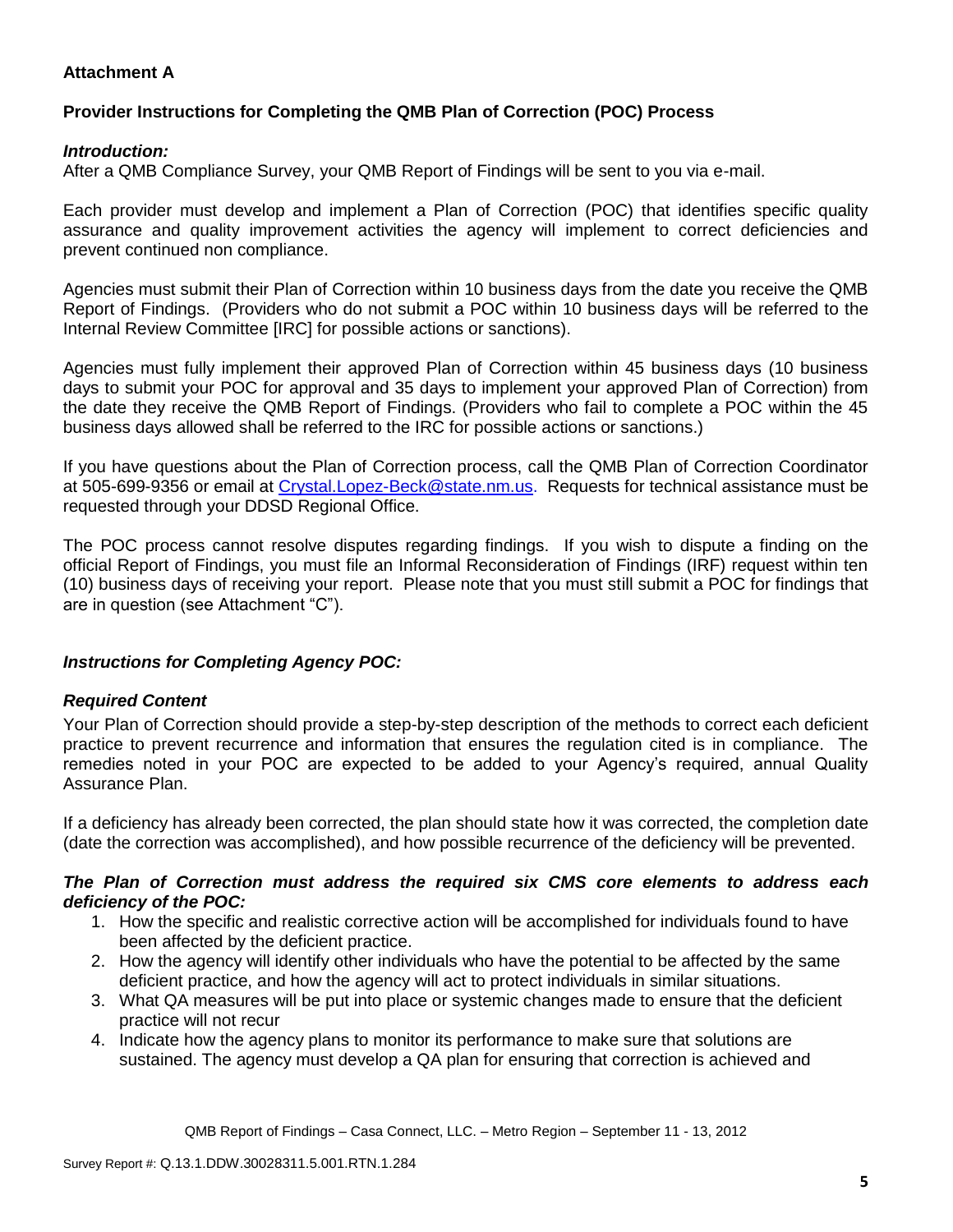sustained. This QA plan must be implemented, and the corrective action evaluated for its effectiveness. The plan of correction is integrated into the agency quality assurance system; and

- 5. Include dates when corrective action will be completed. The corrective action completion dates must be acceptable to the State.
- 6. The POC must be signed and dated by the agency director or other authorized official.

*The following details should be considered when developing your POC:*

- Details about how and when Consumer, Personnel and Residential files are audited by Agency personnel to ensure they contain required documents;
- Information about how Medication Administration Records are reviewed to verify they contain all required information before they are distributed, as they are being used, and after they are completed;
- Your processes for ensuring that all staff are trained in Core Competencies, Incident Reporting, and Individual-Specific service requirements, etc;
- How accuracy in Billing documentation is assured;
- How health, safety is assured;
- For Case Management Providers, how ISPs are reviewed to verify they meet requirements, how the timeliness of LOC packet submissions and consumer visits are tracked;
- Your process for gathering, analyzing and responding to Quality data; and,
- Details about Quality Targets in various areas, current status, analyses about why targets were not met, and remedies implemented.

*Note:* **Instruction or in-service of staff alone may not be a sufficient plan of correction.** This is a good first step toward correction, but additional steps should be taken to ensure the deficiency is corrected and will not recur.

## *Completion Dates*

- The plan of correction must include a **completion date** (entered in the far right-hand column) for each finding. Be sure the date is **realistic** in the amount of time your Agency will need to correct the deficiency; not to exceed 45 total business days.
- Direct care issues should be corrected immediately and monitored appropriately.
- Some deficiencies may require a staged plan to accomplish total correction.
- Deficiencies requiring replacement of equipment, etc., may require more time to accomplish correction but should show reasonable time frames.

# *Initial Submission of the Plan of Correction Requirements*

- 1. The Plan of Correction must be completed on the official QMB Survey Report of Findings/Plan of Correction Form and received by QMB within ten (10) business days from the date you received the report of findings.
- 2. For questions about the POC process, call the QMB POC Coordinator, Crystal Lopez-Beck at 505- 699-9356 for assistance.
- 3. For Technical Assistance (TA) in developing or implementing your POC, contact your local DDSD Regional Office.
- 4. Submit your POC to Crystal Lopez-Beck, POC Coordinator in any of the following ways:
	- a. Electronically at Crystal.Lopez-Beck@state.nm.us *(preferred method)*
	- b. Fax to 505-222-8661, or
	- c. Mail to POC Coordinator, 5301 Central Avenue SW, Suite 400, Albuquerque, NM 87108
- 5. Do not submit supporting documentation (evidence of compliance) to QMB until after your POC has been approved by the QMB.
- 6. QMB will notify you when your POC has been "approve" or "denied."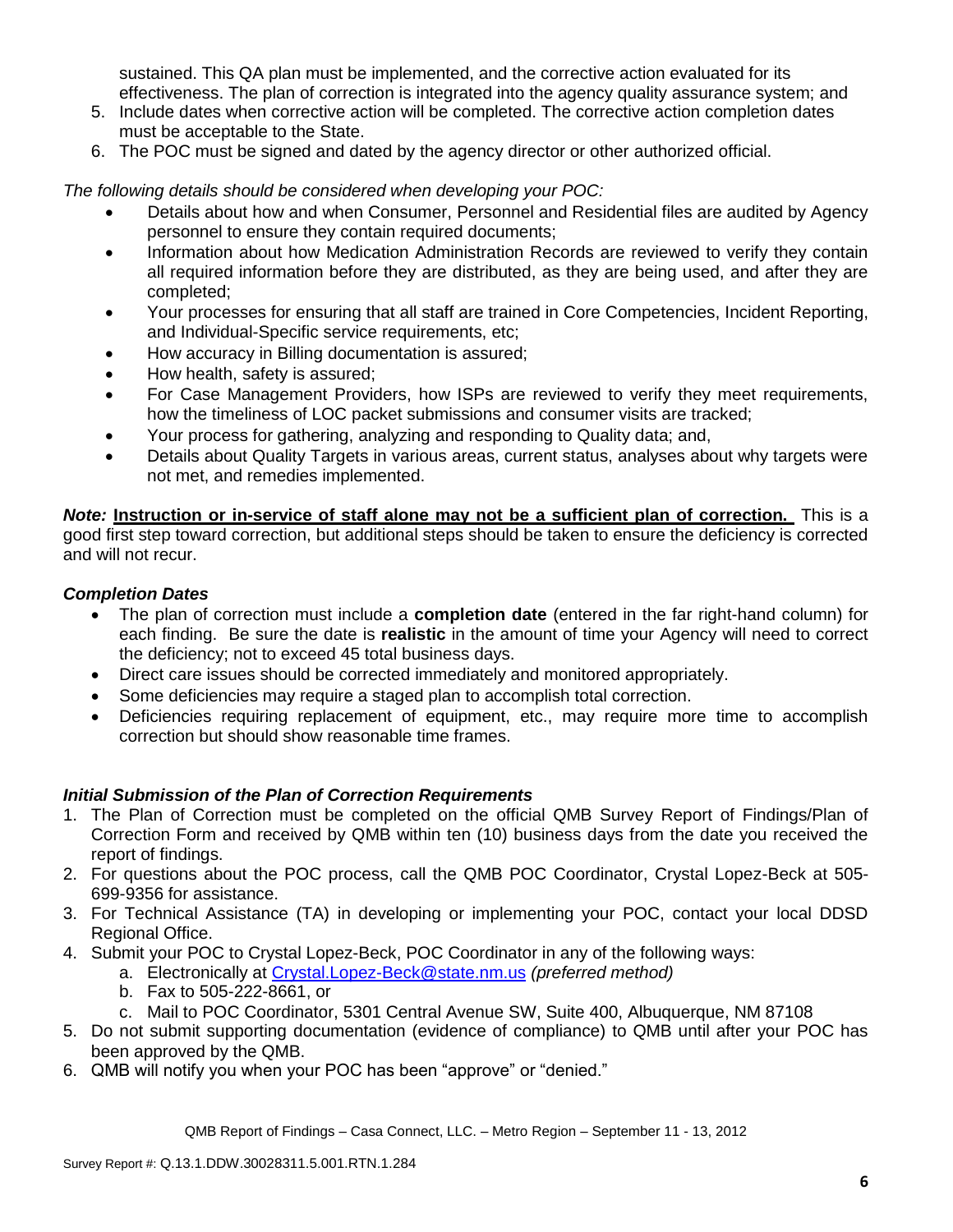- a. During this time, whether your POC is "approved," or "denied," you will have a maximum of 45 business days from the date of receipt of your Report of Findings to correct all survey deficiencies.
- b. If your POC is denied, it must be revised and resubmitted as soon as possible, as the 45 business day limit is in effect.
- c. If your POC is denied a second time your agency may be referred to the Internal Review Committee.
- d. You will receive written confirmation when your POC has been approved by QMB and a final deadline for completion of your POC.
- 7. Failure to submit your POC within 10 business days without prior approval of an extension by QMB will result in a referral to the Internal Review Committee and the possible implementation of monetary penalties and/or sanctions.

## *POC Document Submission Requirements*

Once your POC has been approved by the QMB Plan of Correction Coordinator you must submit copies of documents as evidence that all deficiencies have been corrected, as follows.

- 1. Your internal documents are due within a *maximum* of 45 business days of receipt of your Report of Findings.
- 2. You may submit your documents by postal mail (paper hard copy or on a disc), fax, or electronically (scanned and attached to e-mails).
- 3. All submitted documents *must be annotated*; please be sure the tag numbers and Identification numbers are indicated on each document submitted. Documents which are not annotated with the Tag number and Identification number may not be accepted.
- 4. Do not submit original documents; Please provide copies or scanned electronic files for evidence. Originals must be maintained in the agency file(s) per DDSD Standards.
- 5. In lieu of some documents, you may submit copies of file or home audit forms that clearly indicate cited deficiencies have been corrected, other attestations of correction must be approved by the Plan of Correction Coordinator prior to their submission.
- 6. For billing deficiencies, you must submit:
	- a. Evidence of an internal audit of billing documentation for a sample of individuals and timeframes;
	- b. Copies of "void and adjust" forms submitted to correct all over-billed or unjustified units billed identified during your internal audit.

Revisions, Modifications or Extensions to your Plan of Correction (post QMB approval) must be made in writing and submitted to the Deputy Chief at QMB, prior to the due date and are approved on a case-bycase basis. No changes may be made to your POC or the timeframes for implementation without written approval of the POC Coordinator.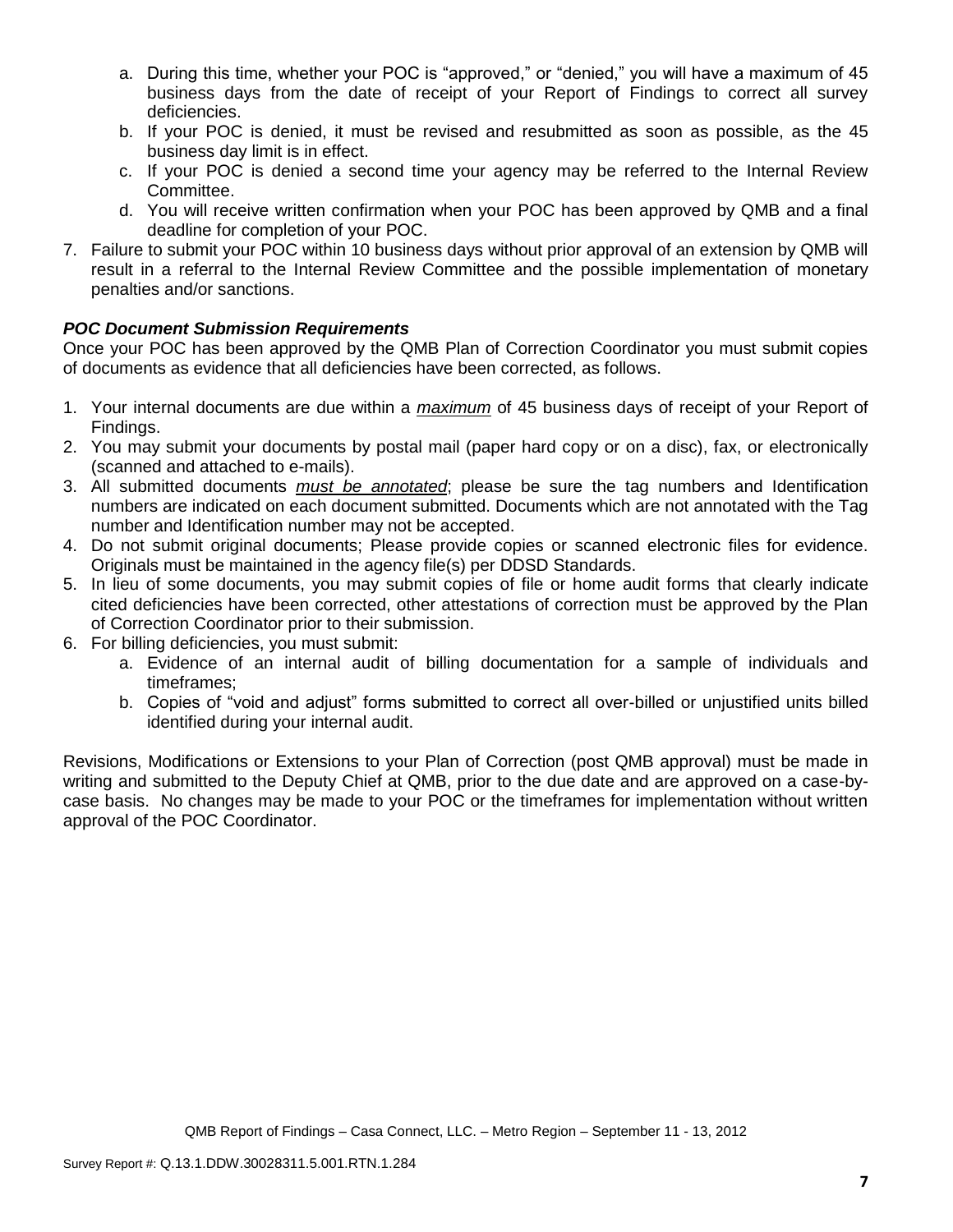## **QMB Determinations of Compliance**

## "Compliance with Conditions of Participation"

The QMB determination of "Compliance with Conditions of Participation," indicates that a provider is in compliance with all 'Conditions of Participation,' (CoP) but may have standard level deficiencies (deficiencies which are not at the condition level) out of compliance. The agency has obtained a level of compliance such that there is a minimal potential for harm to individuals' health and safety. To qualify for a determination of Compliance with Conditions of Participation, the provider must be in compliance with *all* Conditions of Participation.

# **•** "Partial-Compliance with Conditions of Participation"

The QMB determination of "Partial-Compliance with Conditions of Participation" indicates that a provider is out of compliance with one (1) to three (3) 'Conditions of Participation.' This partialcompliance, if not corrected, may result in a serious negative outcome or the potential for more than minimal harm to individuals' health and safety. The Agency may also have standard level deficiencies (deficiencies which are not at the condition level).

Providers receiving a repeat determination of 'Partial-Compliance' for repeat deficiencies of CoPs may be referred by the Quality Management Bureau to the Internal Review Committee (IRC) for consideration of remedies and possible actions.

## "Non-Compliant with Conditions of Participation":

The QMB determination of "Non-Compliance with Conditions of Participation," indicates a provider is significantly out of compliance with Conditions of Participation and/or has:

- Four (4) Conditions of Participation out of compliance.
- Multiple findings of widespread non-compliance with any standard or regulation with a significant potential for more than minimal harm.
- Any finding of actual harm or Immediate Jeopardy.

The Agency may also have standard level deficiencies (deficiencies which are not at the condition level).

Providers receiving a repeat determination of 'Non-Compliance' will be referred by Quality Management Bureau to the Internal Review Committee (IRC) for consideration of remedies and possible actions.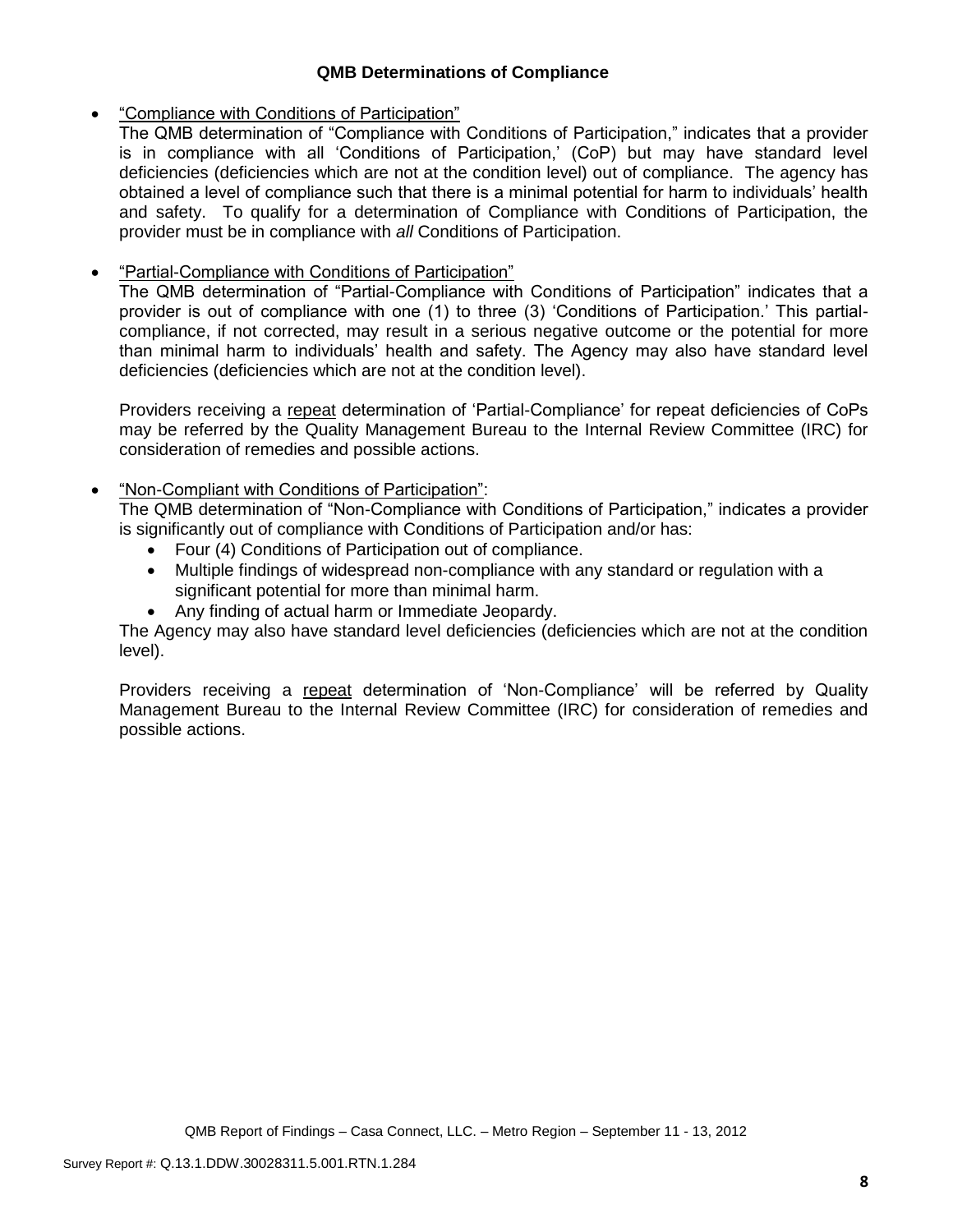### **Guidelines for the Provider Informal Reconsideration of Finding (IRF) Process**

# **Introduction:**

Throughout the QMB Survey process, surveyors are openly communicating with providers. Open communication means surveyors have clarified issues and/or requested missing information before completing the review through the use of the signed/dated "Document Request," or "administrative Needs," etc. forms. Regardless, there may still be instances where the provider disagrees with a specific finding. Providers may use the following process to informally dispute a finding.

# **Instructions:**

- 1. The Informal Reconsideration of the Finding (IRF) request must be in writing to the QMB Deputy Bureau Chief **within 10 business days** of receipt of the final Report of Findings.
- 2. The written request for an IRF *must* be completed on the QMB Request for Informal Reconsideration of Finding form available on the QMB website:<http://dhi.health.state.nm.us/qmb>
- 3. The written request for an IRF must specify in detail the request for reconsideration and why the finding is inaccurate.
- 4. The IRF request must include all supporting documentation or evidence.
- 5. If you have questions about the IRC process, email the IRF Chairperson, Scott Good at [scott.good@state.nm.us](mailto:scott.good@state.nm.us) for assistance.

# **The following limitations apply to the IRF process:**

- The request for an IRF and all supporting evidence must be received within 10 business days.
- Findings based on evidence requested during the survey and not provided may not be subject to reconsideration.
- The supporting documentation must be new evidence not previously reviewed or requested by the survey team.
- Providers must continue to complete their Plan of Correction during the IRF process
- Providers may not request an IRF to challenge the sampling methodology.
- Providers may not request an IRF based on disagreement with the nature of the standard or regulation.
- Providers may not request an IRF to challenge the team composition.
- Providers may not request an IRF to challenge the DHI/QMB determination of compliance or the length of their DDSD provider contract.

A Provider forfeits the right to an IRF if the request is not made within 10 business days of receiving the report and/or does not include all supporting documentation or evidence to show compliance with the standards and regulations.

The IRF Committee will review the request, the Provider will be notified in writing of the ruling; no face-toface meeting will be conducted.

When a Provider requests that a finding be reconsidered, it does not stop or delay the Plan of Correction process. **Providers must continue to complete the Plan of Correction, including the finding in dispute regardless of the IRF status.** If a finding is removed or modified, it will be noted and removed or modified from the Report of Findings. It should be noted that in some cases a Plan of Correction may be completed prior to the IRF process being completed. The provider will be notified in writing on the decisions of the IRF committee.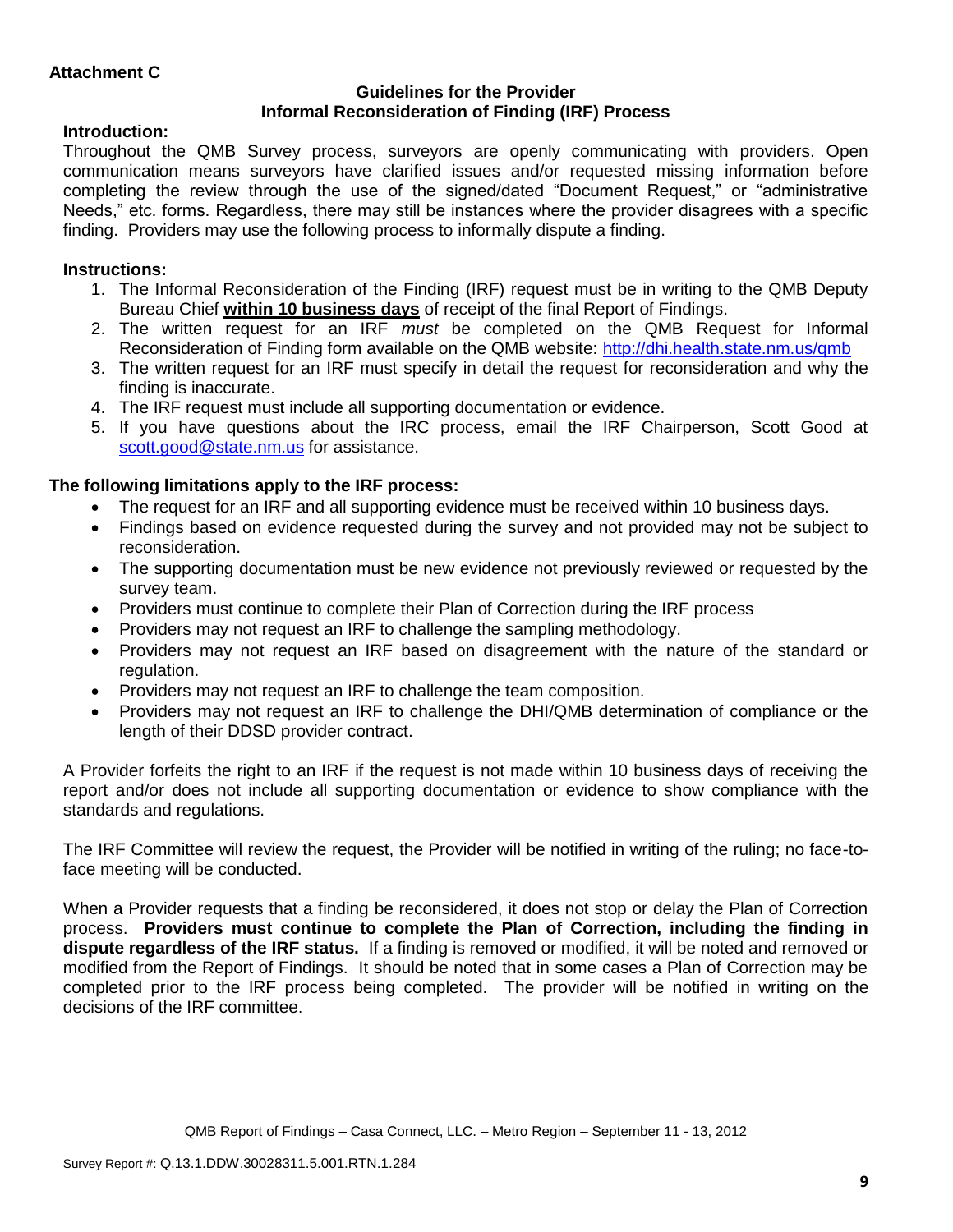| Agency:          | <b>Casa Connect, LLC - Metro Region</b>                                                                              |
|------------------|----------------------------------------------------------------------------------------------------------------------|
| Program:         | Developmental Disabilities Waiver                                                                                    |
| Service:         | Community Living Supports (Supported Living & Family Living,) & Community Inclusion Supports (Adult<br>Habilitation) |
| Monitoring Type: | <b>Routine Survey</b>                                                                                                |
| Date of Survey:  | September 11 - 13, 2012                                                                                              |

| <b>Standard of Care</b>                                                                             | <b>Deficiencies</b>                                                                                                                    | <b>Agency Plan of Correction, On-going</b><br><b>QA/QI &amp; Responsible Party</b> | <b>Date</b><br><b>Due</b> |  |  |
|-----------------------------------------------------------------------------------------------------|----------------------------------------------------------------------------------------------------------------------------------------|------------------------------------------------------------------------------------|---------------------------|--|--|
|                                                                                                     | <b>CMS Assurance – Service Plans: ISP Implementation –</b> Services are delivered in accordance with the service plan, including type, |                                                                                    |                           |  |  |
| scope, amount, duration and frequency specified in the service plan.                                |                                                                                                                                        |                                                                                    |                           |  |  |
| Tag #1A32 & 6L14 ISP Implementation                                                                 | <b>Standard Level Deficiency</b>                                                                                                       |                                                                                    |                           |  |  |
|                                                                                                     |                                                                                                                                        |                                                                                    |                           |  |  |
| NMAC 7.26.5.16.C and D Development of the                                                           | Based on record review, the Agency failed to                                                                                           | <b>Provider:</b>                                                                   |                           |  |  |
| ISP. Implementation of the ISP. The ISP shall                                                       | implement the ISP according to the timelines                                                                                           | State your Plan of Correction for the                                              |                           |  |  |
| be implemented according to the timelines                                                           | determined by the IDT and as specified in the                                                                                          | deficiencies cited in this tag here: $\rightarrow$                                 |                           |  |  |
| determined by the IDT and as specified in the                                                       | ISP for each stated desired outcomes and action                                                                                        |                                                                                    |                           |  |  |
| ISP for each stated desired outcomes and action                                                     | plan for 1 of 2 individuals.                                                                                                           |                                                                                    |                           |  |  |
| plan.                                                                                               |                                                                                                                                        |                                                                                    |                           |  |  |
|                                                                                                     | Per Individuals ISP the following was found with                                                                                       |                                                                                    |                           |  |  |
| C. The IDT shall review and discuss information                                                     | regards to the implementation of ISP Outcomes:                                                                                         |                                                                                    |                           |  |  |
| and recommendations with the individual, with<br>the goal of supporting the individual in attaining | <b>Administrative Files Reviewed:</b>                                                                                                  |                                                                                    |                           |  |  |
| desired outcomes. The IDT develops an ISP                                                           |                                                                                                                                        |                                                                                    |                           |  |  |
| based upon the individual's personal vision                                                         | <b>Supported Living Data Collection/Data</b>                                                                                           |                                                                                    |                           |  |  |
| statement, strengths, needs, interests and                                                          | Tracking/Progress with regards to ISP                                                                                                  |                                                                                    |                           |  |  |
| preferences. The ISP is a dynamic document,                                                         | Outcomes:                                                                                                                              | <b>Provider:</b>                                                                   |                           |  |  |
| revised periodically, as needed, and amended to                                                     |                                                                                                                                        | Enter your ongoing Quality Assurance/Quality                                       |                           |  |  |
| reflect progress towards personal goals and                                                         | Individual #2                                                                                                                          | Improvement processes as it related to this tag                                    |                           |  |  |
| achievements consistent with the individual's                                                       | • None found for 5/2012 - 7/2012.                                                                                                      | number here: $\rightarrow$                                                         |                           |  |  |
| future vision. This regulation is consistent with                                                   |                                                                                                                                        |                                                                                    |                           |  |  |
| standards established for individual plan                                                           | <b>Adult Habilitation Data Collection/Data</b>                                                                                         |                                                                                    |                           |  |  |
| development as set forth by the commission on                                                       | Tracking/Progress with regards to ISP                                                                                                  |                                                                                    |                           |  |  |
| the accreditation of rehabilitation facilities                                                      | <b>Outcomes:</b>                                                                                                                       |                                                                                    |                           |  |  |
| (CARF) and/or other program accreditation                                                           |                                                                                                                                        |                                                                                    |                           |  |  |
| approved and adopted by the developmental                                                           | Individual #2                                                                                                                          |                                                                                    |                           |  |  |
| disabilities division and the department of health.                                                 | • None found for 5/2012 - 7/2012.                                                                                                      |                                                                                    |                           |  |  |
| It is the policy of the developmental disabilities                                                  |                                                                                                                                        |                                                                                    |                           |  |  |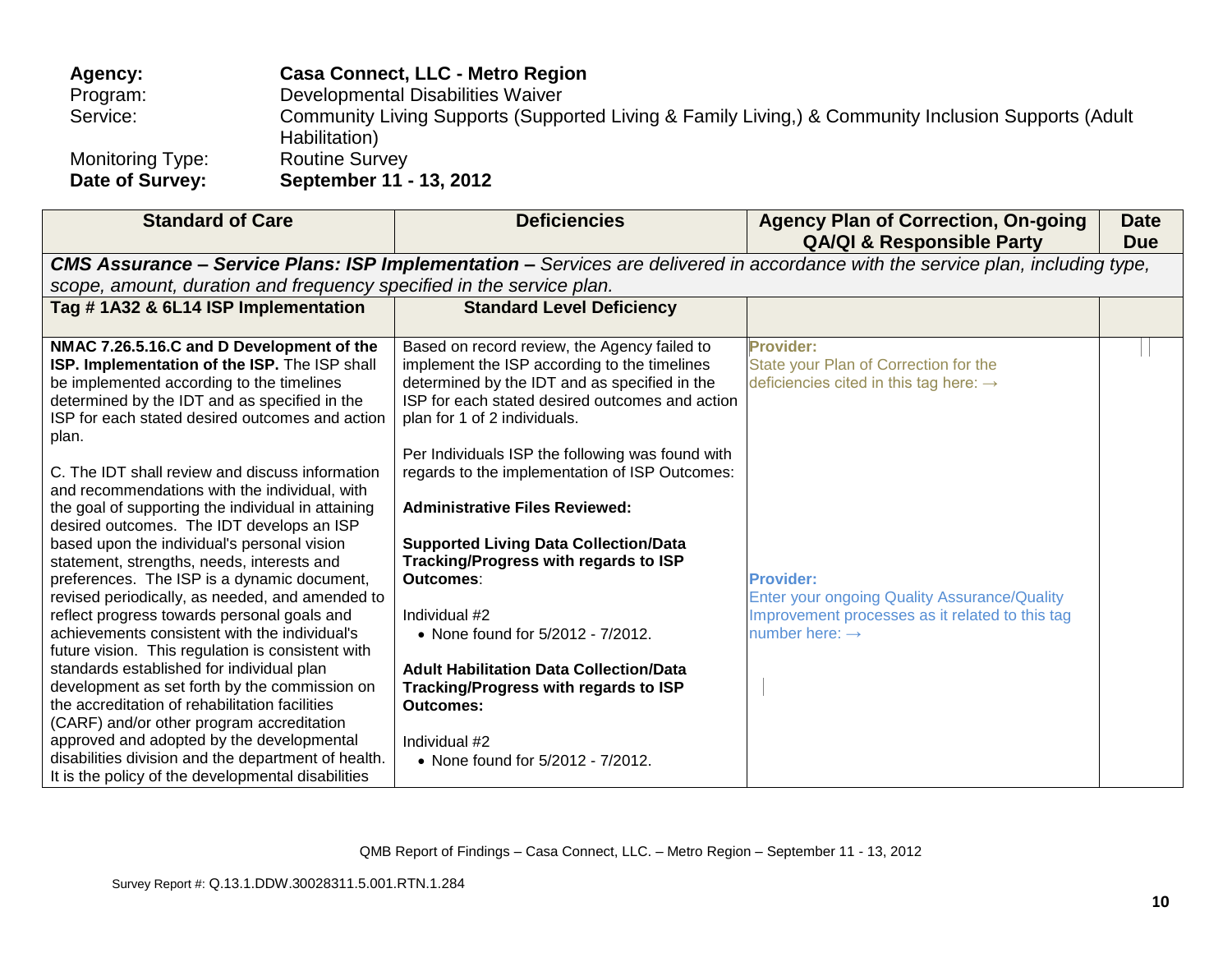| division (DDD), that to the extent permitted by<br>funding, each individual receive supports and<br>services that will assist and encourage<br>independence and productivity in the community<br>and attempt to prevent regression or loss of<br>current capabilities. Services and supports                                     | <b>Residential Files Reviewed:</b><br><b>Supported Living Data Collection/Data</b><br>Tracking/Progress with regards to ISP<br>Outcomes: |  |
|----------------------------------------------------------------------------------------------------------------------------------------------------------------------------------------------------------------------------------------------------------------------------------------------------------------------------------|------------------------------------------------------------------------------------------------------------------------------------------|--|
| include specialized and/or generic services,<br>training, education and/or treatment as<br>determined by the IDT and documented in the<br>ISP.                                                                                                                                                                                   | Individual #2<br>• None found for 9/1/2012 - 9/11/2012                                                                                   |  |
| D. The intent is to provide choice and obtain<br>opportunities for individuals to live, work and<br>play with full participation in their communities.<br>The following principles provide direction and<br>purpose in planning for individuals with<br>developmental disabilities.<br>[05/03/94; 01/15/97; Recompiled 10/31/01] |                                                                                                                                          |  |
|                                                                                                                                                                                                                                                                                                                                  |                                                                                                                                          |  |
|                                                                                                                                                                                                                                                                                                                                  |                                                                                                                                          |  |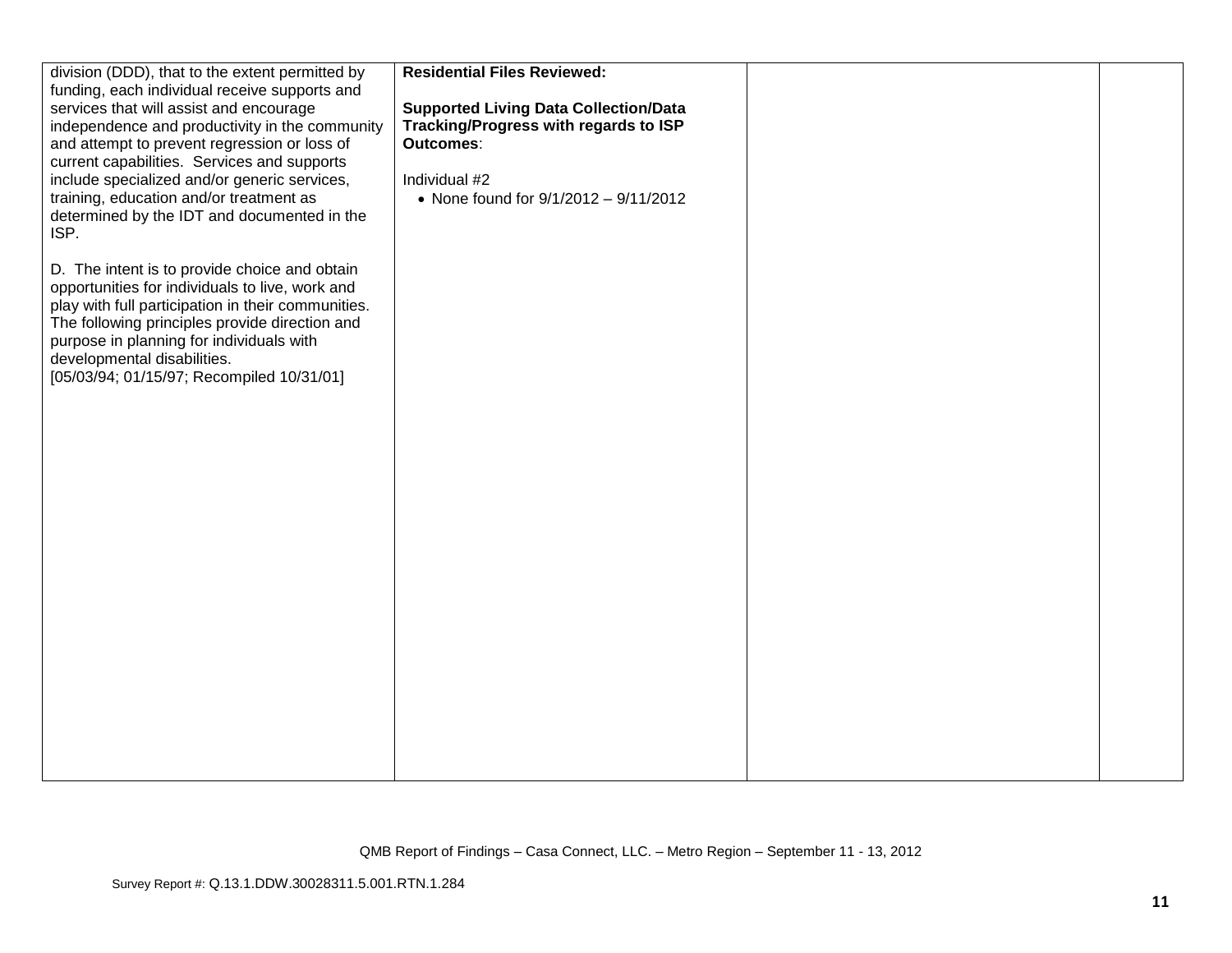| Tag # 6L14 Residential Case File                                                                                                                                                                                                                                                                                                                                                                                                                                                                                                                                                                                                                                                                                                                                                                                                                                                                                                                                                                                                                                                                                                                                                                                                                                                               | <b>Standard Level Deficiency</b>                                                                                                                                                                                |                                                                                                                                                          |  |
|------------------------------------------------------------------------------------------------------------------------------------------------------------------------------------------------------------------------------------------------------------------------------------------------------------------------------------------------------------------------------------------------------------------------------------------------------------------------------------------------------------------------------------------------------------------------------------------------------------------------------------------------------------------------------------------------------------------------------------------------------------------------------------------------------------------------------------------------------------------------------------------------------------------------------------------------------------------------------------------------------------------------------------------------------------------------------------------------------------------------------------------------------------------------------------------------------------------------------------------------------------------------------------------------|-----------------------------------------------------------------------------------------------------------------------------------------------------------------------------------------------------------------|----------------------------------------------------------------------------------------------------------------------------------------------------------|--|
| Developmental Disabilities (DD) Waiver Service<br>Standards effective 4/1/2007<br><b>CHAPTER 6. VIII. COMMUNITY LIVING</b><br><b>SERVICE PROVIDER AGENCY</b><br><b>REQUIREMENTS</b>                                                                                                                                                                                                                                                                                                                                                                                                                                                                                                                                                                                                                                                                                                                                                                                                                                                                                                                                                                                                                                                                                                            | Based on record review, the Agency failed to<br>maintain a complete and confidential case file in<br>the residence for 2 of 2 Individuals receiving<br>Family Living Services and Supported Living<br>Services. | <b>Provider:</b><br>State your Plan of Correction for the<br>deficiencies cited in this tag here: $\rightarrow$                                          |  |
| A. Residence Case File: For individuals<br>receiving Supported Living or Family Living, the<br>Agency shall maintain in the individual's home a<br>complete and current confidential case file for<br>each individual. For individuals receiving<br>Independent Living Services, rather than<br>maintaining this file at the individual's home, the<br>complete and current confidential case file for<br>each individual shall be maintained at the<br>agency's administrative site. Each file shall<br>include the following:<br>(1) Complete and current ISP and all<br>supplemental plans specific to the individual;<br>(2) Complete and current Health Assessment<br>Tool:<br>(3) Current emergency contact information,<br>which includes the individual's address,<br>telephone number, names and telephone<br>numbers of residential Community Living<br>Support providers, relatives, or guardian or<br>conservator, primary care physician's name(s)<br>and telephone number(s), pharmacy name,<br>address and telephone number and dentist<br>name, address and telephone number, and<br>health plan;<br>(4) Up-to-date progress notes, signed and<br>dated by the person making the note for at least<br>the past month (older notes may be transferred<br>to the agency office); | The following was not found, incomplete and/or<br>not current:<br>• Physical Therapy Plan (#1)<br>• Crisis Plan/Medical Emergency Response<br><b>Plans</b><br><sup>o</sup> Allergies (#2)                       | <b>Provider:</b><br><b>Enter your ongoing Quality Assurance/Quality</b><br>Improvement processes as it related to this tag<br>number here: $\rightarrow$ |  |
| (5) Data collected to document ISP Action Plan<br>implementation                                                                                                                                                                                                                                                                                                                                                                                                                                                                                                                                                                                                                                                                                                                                                                                                                                                                                                                                                                                                                                                                                                                                                                                                                               |                                                                                                                                                                                                                 |                                                                                                                                                          |  |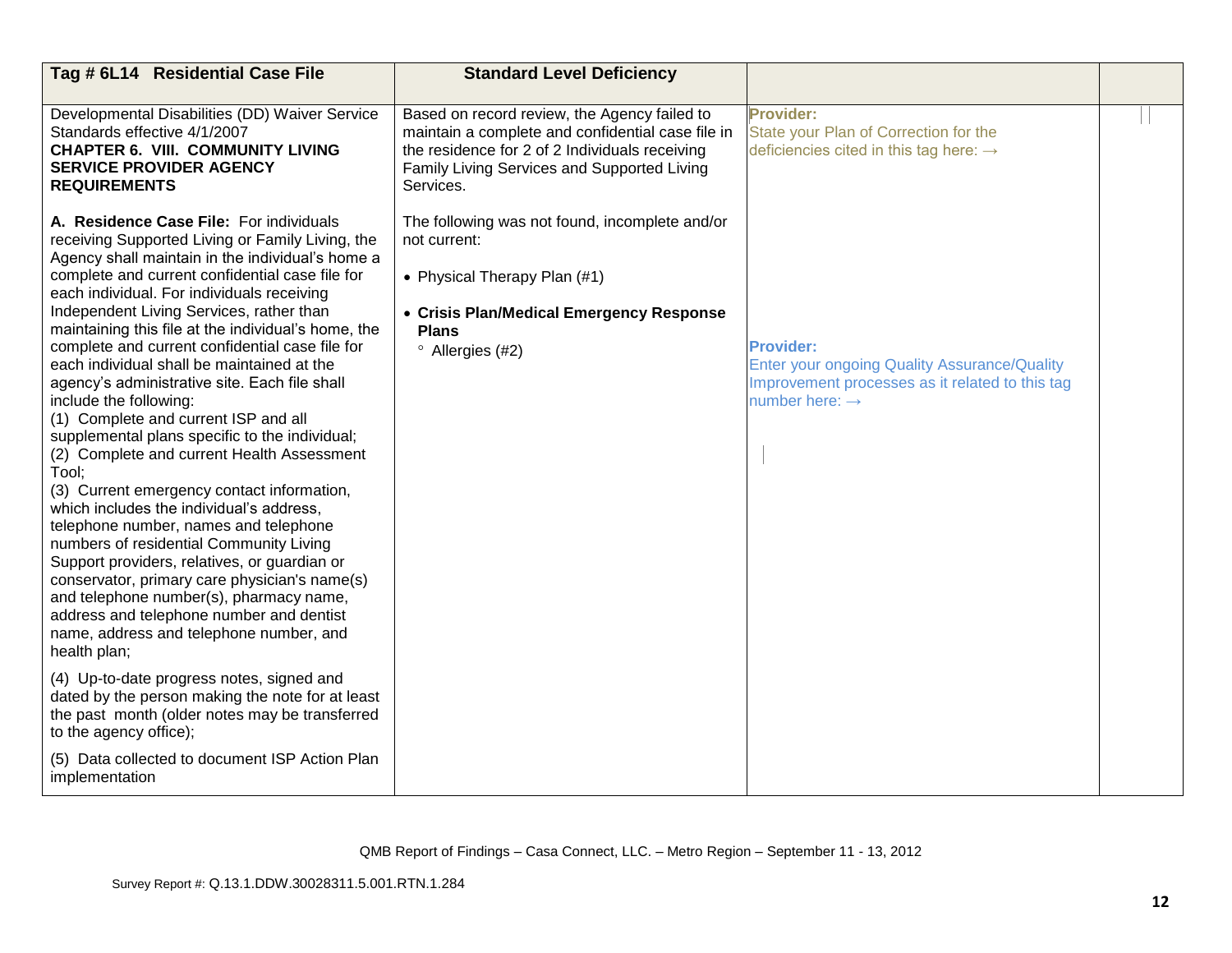|     | (6) Progress notes written by direct care staff    |  |  |
|-----|----------------------------------------------------|--|--|
|     | and by nurses regarding individual health status   |  |  |
|     | and physical conditions including action taken in  |  |  |
|     | response to identified changes in condition for at |  |  |
|     | least the past month;                              |  |  |
|     | (7) Physician's or qualified health care providers |  |  |
|     | written orders;                                    |  |  |
|     | (8) Progress notes documenting implementation      |  |  |
|     | of a physician's or qualified health care          |  |  |
|     | provider's order(s);                               |  |  |
|     | (9) Medication Administration Record (MAR) for     |  |  |
|     | the past three (3) months which includes:          |  |  |
|     | (a) The name of the individual;                    |  |  |
|     | (b) A transcription of the healthcare              |  |  |
|     | practitioners prescription including the           |  |  |
|     | brand and generic name of the medication;          |  |  |
|     | (c) Diagnosis for which the medication is          |  |  |
|     | prescribed;                                        |  |  |
|     | (d) Dosage, frequency and method/route of          |  |  |
|     | delivery;                                          |  |  |
|     | (e) Times and dates of delivery;                   |  |  |
| (f) | Initials of person administering or assisting      |  |  |
|     | with medication; and                               |  |  |
|     | (g) An explanation of any medication               |  |  |
|     | irregularity, allergic reaction or adverse         |  |  |
|     | effect.                                            |  |  |
|     | (h) For PRN medication an explanation for the      |  |  |
|     | use of the PRN must include:                       |  |  |
|     | Observable signs/symptoms or                       |  |  |
|     | circumstances in which the medication              |  |  |
|     | is to be used, and                                 |  |  |
|     | Documentation of the<br>(11)                       |  |  |
|     | effectiveness/result of the PRN                    |  |  |
|     | delivered.                                         |  |  |
| (i) | A MAR is not required for individuals              |  |  |
|     | participating in Independent Living Services       |  |  |
|     | who self-administer their own medication.          |  |  |
|     | However, when medication administration            |  |  |
|     | is provided as part of the Independent             |  |  |
|     | Living Service a MAR must be maintained            |  |  |
|     | at the individual's home and an updated            |  |  |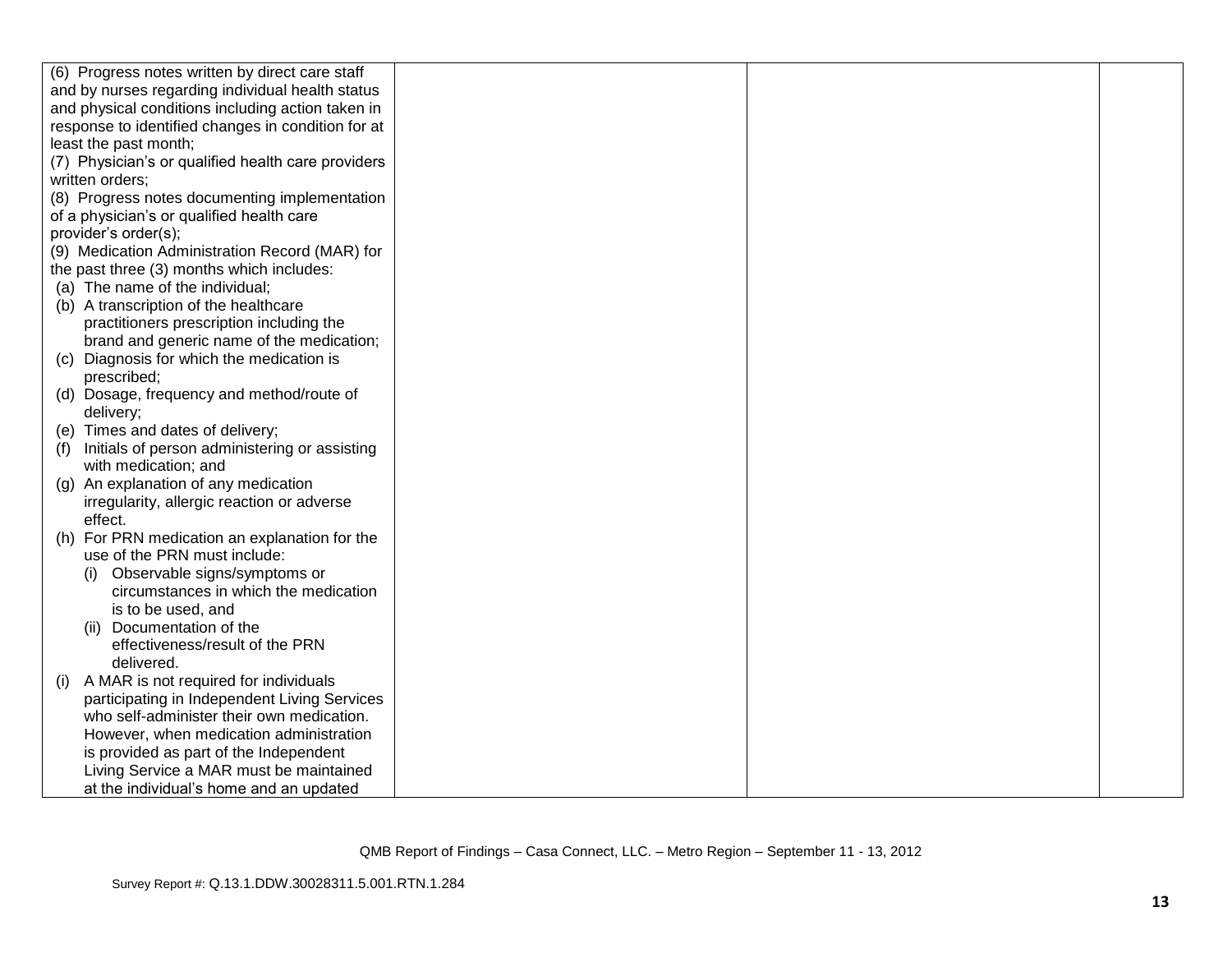| copy must be placed in the agency file on a        |  |  |
|----------------------------------------------------|--|--|
| weekly basis.                                      |  |  |
| (10) Record of visits to healthcare practitioners  |  |  |
|                                                    |  |  |
| including any treatment provided at the visit and  |  |  |
| a record of all diagnostic testing for the current |  |  |
| ISP year; and                                      |  |  |
| (11) Medical History to include: demographic       |  |  |
| data, current and past medical diagnoses           |  |  |
| including the cause (if known) of the              |  |  |
| developmental disability and any psychiatric       |  |  |
| diagnosis, allergies (food, environmental,         |  |  |
| medications), status of routine adult health care  |  |  |
| screenings, immunizations, hospital discharge      |  |  |
| summaries for past twelve (12) months, past        |  |  |
| medical history including hospitalizations,        |  |  |
| surgeries, injuries, family history and current    |  |  |
| physical exam.                                     |  |  |
|                                                    |  |  |
|                                                    |  |  |
|                                                    |  |  |
|                                                    |  |  |
|                                                    |  |  |
|                                                    |  |  |
|                                                    |  |  |
|                                                    |  |  |
|                                                    |  |  |
|                                                    |  |  |
|                                                    |  |  |
|                                                    |  |  |
|                                                    |  |  |
|                                                    |  |  |
|                                                    |  |  |
|                                                    |  |  |
|                                                    |  |  |
|                                                    |  |  |
|                                                    |  |  |
|                                                    |  |  |
|                                                    |  |  |
|                                                    |  |  |
|                                                    |  |  |
|                                                    |  |  |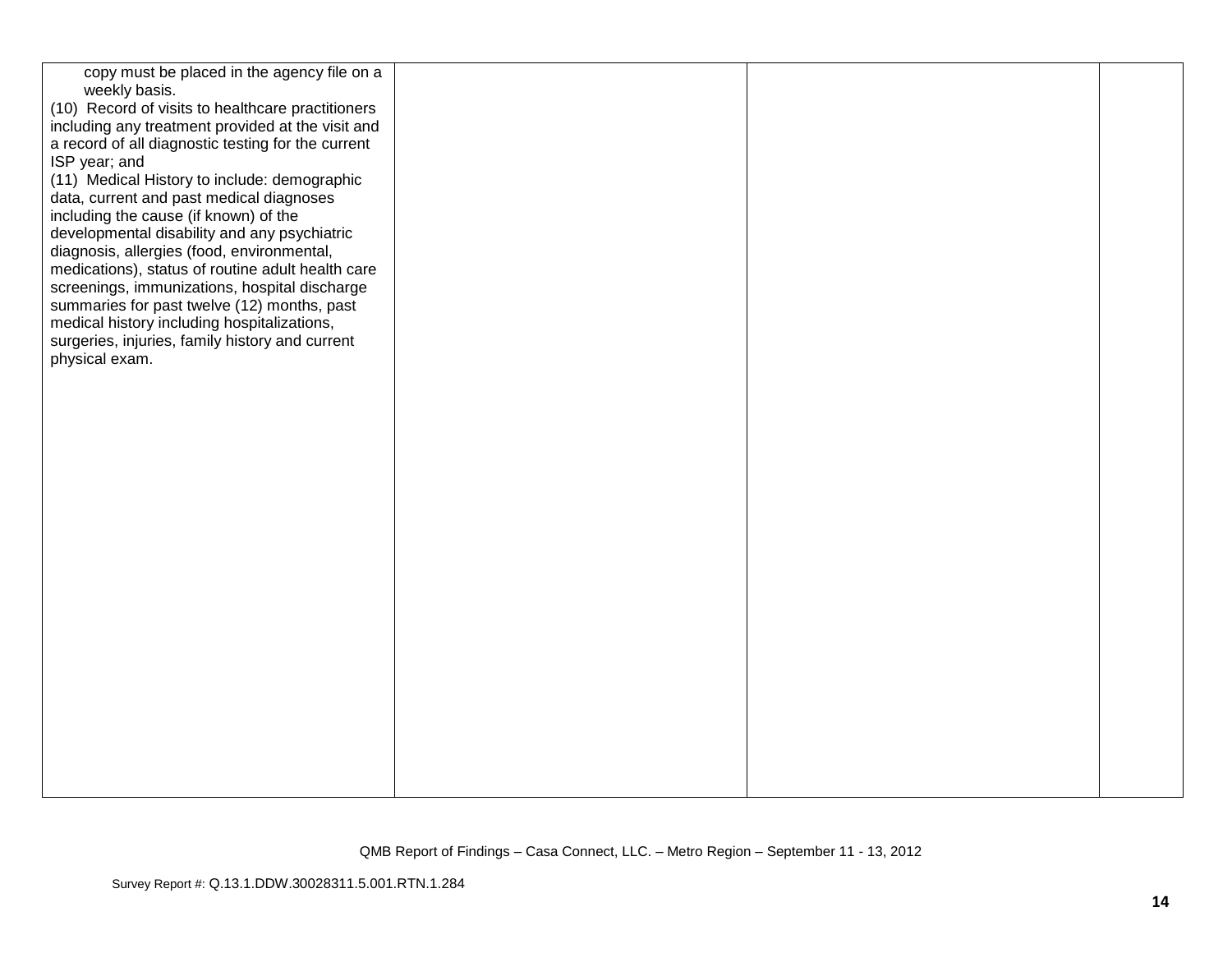| <b>Standard of Care</b>                                                                                                                                                                                                                                                                                                                                                                                                                                                                                                                                                                                                                                                                                                                                                                                                                                                                                                                                                                                                                                                                                                                                                                                                                                                              | <b>Deficiencies</b>                                                                                                                                                                                                                                                                                                                                                                                                                                                                                                                                                     | <b>Agency Plan of Correction, On-going</b><br><b>QA/QI &amp; Responsible Party</b>                                                                                                                                                                                          | <b>Date</b><br><b>Due</b> |
|--------------------------------------------------------------------------------------------------------------------------------------------------------------------------------------------------------------------------------------------------------------------------------------------------------------------------------------------------------------------------------------------------------------------------------------------------------------------------------------------------------------------------------------------------------------------------------------------------------------------------------------------------------------------------------------------------------------------------------------------------------------------------------------------------------------------------------------------------------------------------------------------------------------------------------------------------------------------------------------------------------------------------------------------------------------------------------------------------------------------------------------------------------------------------------------------------------------------------------------------------------------------------------------|-------------------------------------------------------------------------------------------------------------------------------------------------------------------------------------------------------------------------------------------------------------------------------------------------------------------------------------------------------------------------------------------------------------------------------------------------------------------------------------------------------------------------------------------------------------------------|-----------------------------------------------------------------------------------------------------------------------------------------------------------------------------------------------------------------------------------------------------------------------------|---------------------------|
|                                                                                                                                                                                                                                                                                                                                                                                                                                                                                                                                                                                                                                                                                                                                                                                                                                                                                                                                                                                                                                                                                                                                                                                                                                                                                      |                                                                                                                                                                                                                                                                                                                                                                                                                                                                                                                                                                         |                                                                                                                                                                                                                                                                             |                           |
|                                                                                                                                                                                                                                                                                                                                                                                                                                                                                                                                                                                                                                                                                                                                                                                                                                                                                                                                                                                                                                                                                                                                                                                                                                                                                      |                                                                                                                                                                                                                                                                                                                                                                                                                                                                                                                                                                         | CMS Assurance - Qualified Providers - The State monitors non-licensed/non-certified providers to assure adherence to waiver                                                                                                                                                 |                           |
|                                                                                                                                                                                                                                                                                                                                                                                                                                                                                                                                                                                                                                                                                                                                                                                                                                                                                                                                                                                                                                                                                                                                                                                                                                                                                      |                                                                                                                                                                                                                                                                                                                                                                                                                                                                                                                                                                         | requirements. The State implements its policies and procedures for verifying that provider training is conducted in accordance with State                                                                                                                                   |                           |
| requirements and the approved waiver.                                                                                                                                                                                                                                                                                                                                                                                                                                                                                                                                                                                                                                                                                                                                                                                                                                                                                                                                                                                                                                                                                                                                                                                                                                                |                                                                                                                                                                                                                                                                                                                                                                                                                                                                                                                                                                         |                                                                                                                                                                                                                                                                             |                           |
| Tag #1A11.1 Transportation Training                                                                                                                                                                                                                                                                                                                                                                                                                                                                                                                                                                                                                                                                                                                                                                                                                                                                                                                                                                                                                                                                                                                                                                                                                                                  | <b>Standard Level Deficiency</b>                                                                                                                                                                                                                                                                                                                                                                                                                                                                                                                                        |                                                                                                                                                                                                                                                                             |                           |
| Developmental Disabilities (DD) Waiver Service<br>Standards effective 4/1/2007<br><b>CHAPTER 1 II. PROVIDER AGENCY</b><br><b>REQUIREMENTS:</b> The objective of these<br>standards is to establish Provider Agency policy,<br>procedure and reporting requirements for DD<br>Medicaid Waiver program. These requirements<br>apply to all such Provider Agency staff, whether<br>directly employed or subcontracting with the<br>Provider Agency. Additional Provider Agency<br>requirements and personnel qualifications may<br>be applicable for specific service standards<br>Department of Health (DOH) Developmental<br><b>Disabilities Supports Division (DDSD) Policy</b><br><b>Training Requirements for Direct Service</b><br>Agency Staff Policy Eff Date: March 1, 2007<br><b>II. POLICY STATEMENTS:</b><br>I. Staff providing direct services shall<br>complete safety training within the first thirty (30)<br>days of employment and before working alone<br>with an individual receiving services. The<br>training shall address at least the following:<br>1. Operating a fire extinguisher<br>2. Proper lifting procedures<br>3. General vehicle safety precautions (e.g.,<br>pre-trip inspection, removing keys from the<br>ignition when not in the driver's seat) | Based on record review and interview, the<br>Agency failed to provide staff training regarding<br>the safe operation of the vehicle, assisting<br>passengers and safe lifting procedures for 1 of 5<br>Direct Support Personnel.<br>No documented evidence was found of the<br>following required training:<br>• Transportation (DSP #11)<br>When DSP were asked if they had received<br>transportation training including training on<br>wheelchair tie downs and van lift safety the<br>following was reported:<br>• DSP #11 stated, "I don't remember having<br>it." | <b>Provider:</b><br>State your Plan of Correction for the<br>deficiencies cited in this tag here: $\rightarrow$<br><b>Provider:</b><br><b>Enter your ongoing Quality Assurance/Quality</b><br>Improvement processes as it related to this tag<br>number here: $\rightarrow$ |                           |
| 4. Assisting passengers with cognitive and/or<br>physical impairments (e.g., general guidelines                                                                                                                                                                                                                                                                                                                                                                                                                                                                                                                                                                                                                                                                                                                                                                                                                                                                                                                                                                                                                                                                                                                                                                                      |                                                                                                                                                                                                                                                                                                                                                                                                                                                                                                                                                                         |                                                                                                                                                                                                                                                                             |                           |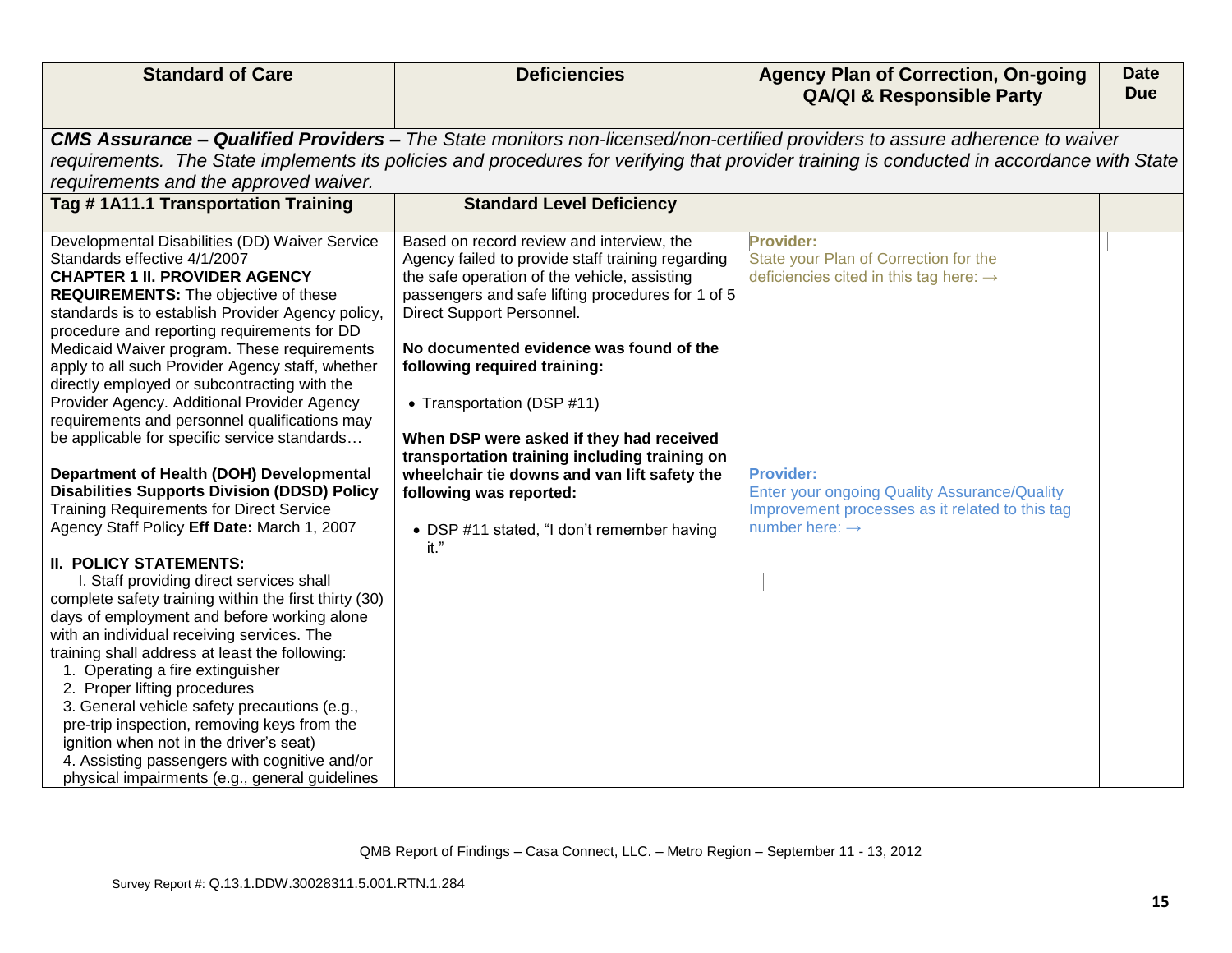| for supporting individuals who may be           |  |  |
|-------------------------------------------------|--|--|
| unaware of safety issues involving traffic or   |  |  |
| those who require physical assistance to        |  |  |
| enter/exit a vehicle)                           |  |  |
| 5. Operating wheelchair lifts (if applicable to |  |  |
| the staff's role)                               |  |  |
|                                                 |  |  |
| 6. Wheelchair tie-down procedures (if           |  |  |
| applicable to the staff's role)                 |  |  |
| 7. Emergency and evacuation procedures          |  |  |
| (e.g., roadside emergency, fire emergency)      |  |  |
|                                                 |  |  |
|                                                 |  |  |
|                                                 |  |  |
|                                                 |  |  |
|                                                 |  |  |
|                                                 |  |  |
|                                                 |  |  |
|                                                 |  |  |
|                                                 |  |  |
|                                                 |  |  |
|                                                 |  |  |
|                                                 |  |  |
|                                                 |  |  |
|                                                 |  |  |
|                                                 |  |  |
|                                                 |  |  |
|                                                 |  |  |
|                                                 |  |  |
|                                                 |  |  |
|                                                 |  |  |
|                                                 |  |  |
|                                                 |  |  |
|                                                 |  |  |
|                                                 |  |  |
|                                                 |  |  |
|                                                 |  |  |
|                                                 |  |  |
|                                                 |  |  |
|                                                 |  |  |
|                                                 |  |  |
|                                                 |  |  |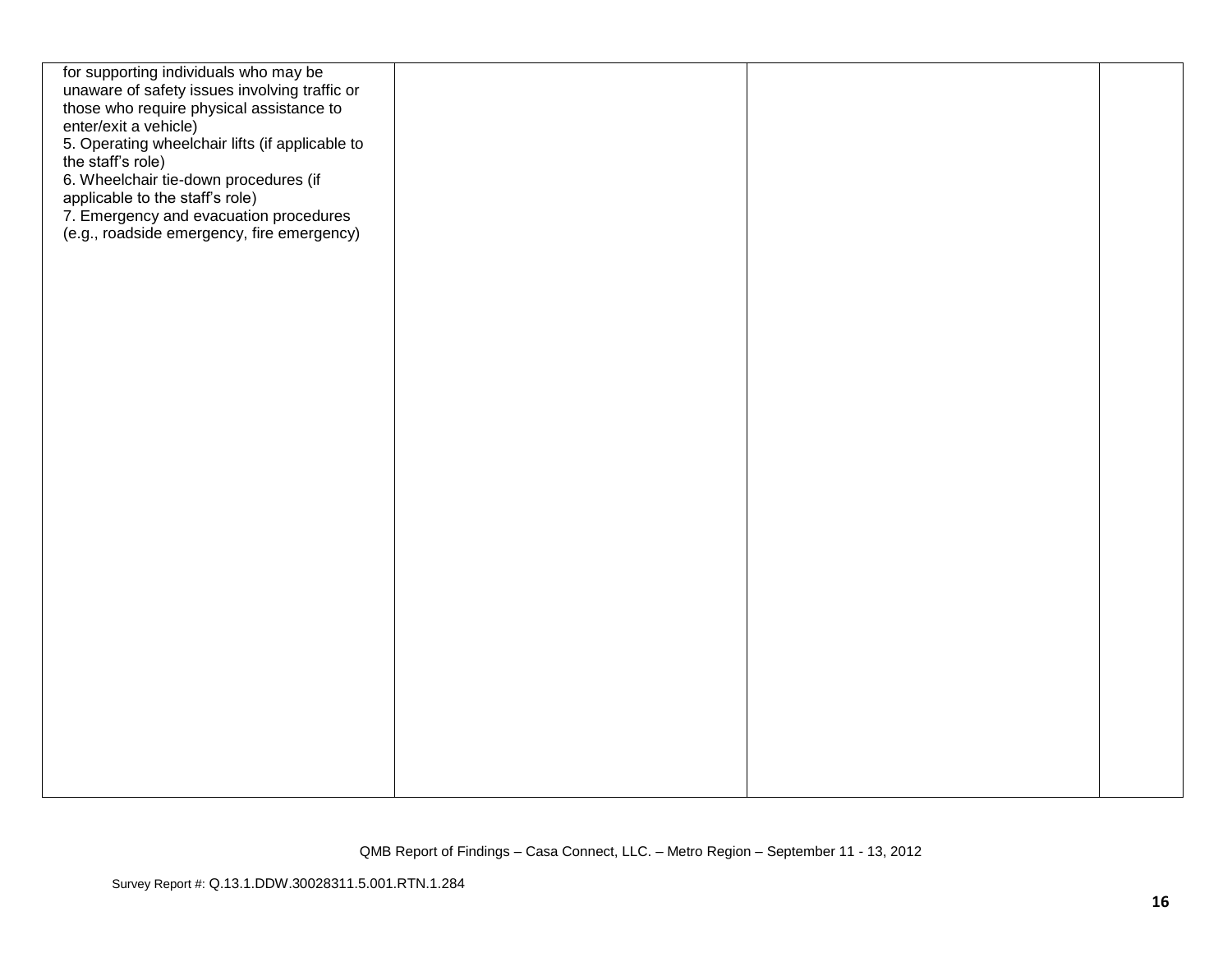| Tag #1A22 Agency Personnel                          | <b>Standard Level Deficiency</b>                |                                                     |  |
|-----------------------------------------------------|-------------------------------------------------|-----------------------------------------------------|--|
| <b>Competency</b>                                   |                                                 |                                                     |  |
| Developmental Disabilities (DD) Waiver Service      | Based on interview, the Agency failed to ensure | <b>Provider:</b>                                    |  |
| Standards effective 4/1/2007                        | that training competencies were met for 2 of 3  | State your Plan of Correction for the               |  |
| <b>CHAPTER 1 IV. GENERAL REQUIREMENTS</b>           | Direct Support Personnel.                       | deficiencies cited in this tag here: $\rightarrow$  |  |
| FOR PROVIDER AGENCY SERVICE                         |                                                 |                                                     |  |
| PERSONNEL: The objective of this section is to      | When DSP were asked if the Individual had       |                                                     |  |
| establish personnel standards for DD Medicaid       | Health Care Plans and if so, what the plan(s)   |                                                     |  |
| Waiver Provider Agencies for the following          | covered, the following was reported:            |                                                     |  |
| services: Community Living Supports,                |                                                 |                                                     |  |
| Community Inclusion Services, Respite,              | • DSP #12 stated, "She has one for              |                                                     |  |
| Substitute Care and Personal Support                | supervision, mobility, van-lift, healthy skin,  |                                                     |  |
| Companion Services. These standards apply to        | nutrition, and bowel movement." As indicated    |                                                     |  |
| all personnel who provide services, whether         | by the Agency file, the Individual has Health   |                                                     |  |
| directly employed or subcontracting with the        | Care Plans for Urinary Tract Infection,         |                                                     |  |
| Provider Agency. Additional personnel               | Gastrointestinal, Aspiration & Emotional        | <b>Provider:</b>                                    |  |
| requirements and qualifications may be              | Wellness. (Individual #2)                       | <b>Enter your ongoing Quality Assurance/Quality</b> |  |
| applicable for specific service standards.          |                                                 | Improvement processes as it related to this tag     |  |
| <b>F. Qualifications for Direct Service</b>         | When DSP were asked if the Individual had a     | number here: $\rightarrow$                          |  |
| Personnel: The following employment                 | <b>Medical Emergency Response Plans and if</b>  |                                                     |  |
| qualifications and competency requirements are      | so, what the plan(s) covered, the following     |                                                     |  |
| applicable to all Direct Service Personnel          | was reported:                                   |                                                     |  |
| employed by a Provider Agency:                      |                                                 |                                                     |  |
| (1) Direct service personnel shall be eighteen      | • DSP #12 stated, "Aspiration." As indicated by |                                                     |  |
| (18) years or older. Exception: Adult               | the Individual Specific Training section of the |                                                     |  |
| Habilitation can employ direct care personnel       | ISP indicates the Individual requires an        |                                                     |  |
| under the age of eighteen 18 years, but the         | additional Medical Emergency Response           |                                                     |  |
| employee shall work directly under a                | Plan for Allergies (Sulfa and Tetracyclines).   |                                                     |  |
| supervisor, who is physically present at all        | (Individual #2)                                 |                                                     |  |
| times;                                              |                                                 |                                                     |  |
|                                                     | • DSP #13 stated, "UTI and aspiration." As      |                                                     |  |
| (2) Direct service personnel shall have the ability | indicated by the Individual Specific Training   |                                                     |  |
| to read and carry out the requirements in an        | section of the ISP indicates the Individual     |                                                     |  |
| ISP;                                                | requires an additional Medical Emergency        |                                                     |  |
|                                                     | Response Plan for Allergies (Sulfa and          |                                                     |  |
| (3) Direct service personnel shall be available to  | Tetracyclines). (Individual #2)                 |                                                     |  |
| communicate in the language that is                 |                                                 |                                                     |  |
| functionally required by the individual or in the   |                                                 |                                                     |  |
| use of any specific augmentative                    |                                                 |                                                     |  |
| communication system utilized by the                |                                                 |                                                     |  |
|                                                     |                                                 |                                                     |  |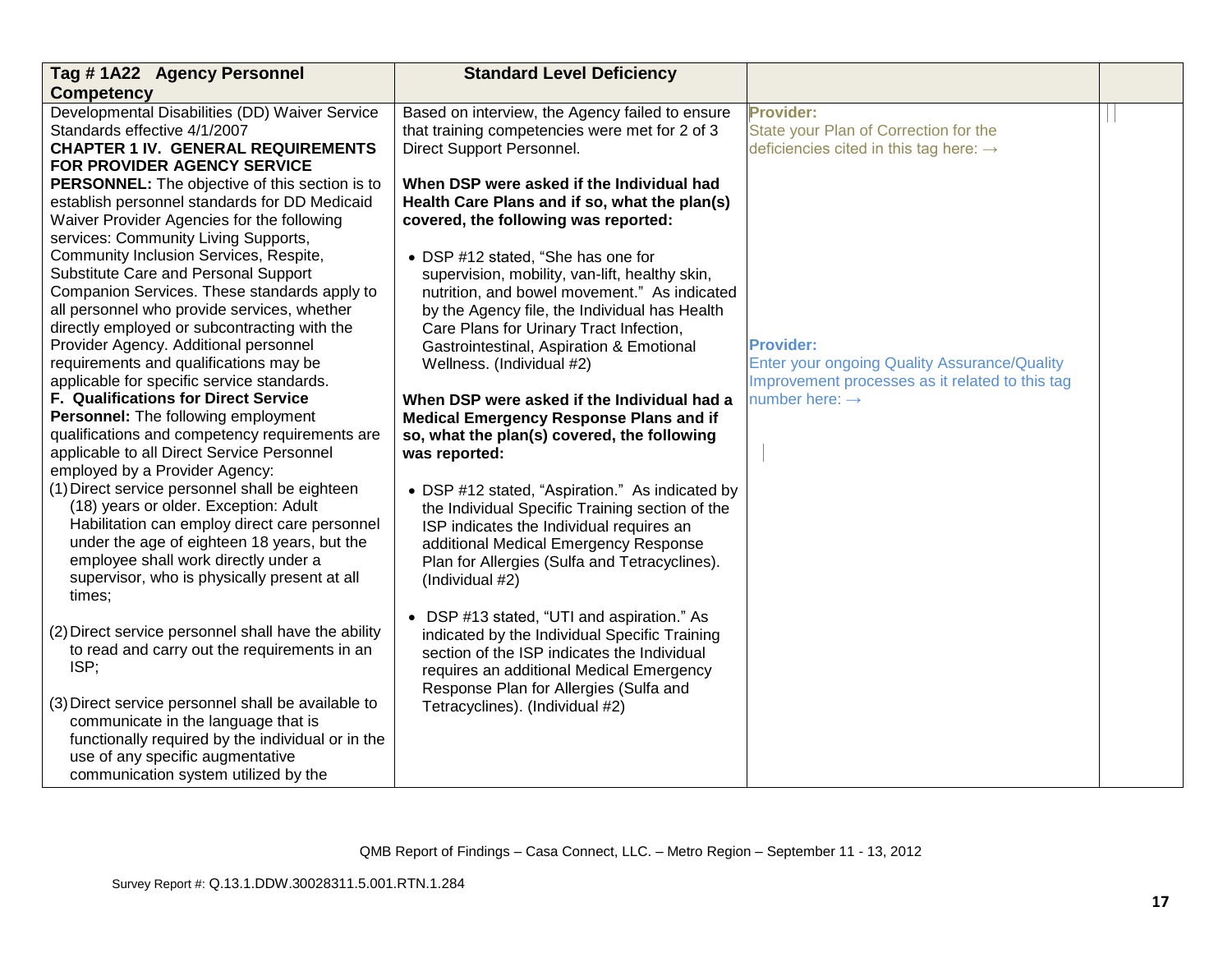| individual;                                                                                                                                                                                                                                                                                                                                                                                                                                                                                                                                                                                                                                                                                                                                                                            |  |  |
|----------------------------------------------------------------------------------------------------------------------------------------------------------------------------------------------------------------------------------------------------------------------------------------------------------------------------------------------------------------------------------------------------------------------------------------------------------------------------------------------------------------------------------------------------------------------------------------------------------------------------------------------------------------------------------------------------------------------------------------------------------------------------------------|--|--|
| (4) Direct service personnel shall meet the<br>qualifications specified by DDSD in the Policy<br>Governing the Training Requirements for<br>Direct Support Staff and Internal Service<br>Coordinators, Serving Individuals with<br>Developmental Disabilities; and                                                                                                                                                                                                                                                                                                                                                                                                                                                                                                                     |  |  |
| (5) Direct service Provider Agencies of Respite<br>Services, Substitute Care, Personal Support<br>Services, Nutritional Counseling, Therapists<br>and Nursing shall demonstrate basic<br>knowledge of developmental disabilities and<br>have training or demonstrable qualifications<br>related to the role he or she is performing and<br>complete individual specific training as<br>required in the ISP for each individual he or<br>she support.                                                                                                                                                                                                                                                                                                                                   |  |  |
| (6) Report required personnel training status to<br>the DDSD Statewide Training Database as<br>specified in DDSD policies as related to<br>training requirements as follows:<br>(a) Initial comprehensive personnel status<br>report (name, date of hire, Social Security<br>number category) on all required<br>personnel to be submitted to DDSD<br>Statewide Training Database within the<br>first ninety (90) calendar days of<br>providing services;<br>(b) Staff who do not wish to use his or her<br>Social Security Number may request an<br>alternative tracking number; and<br>Quarterly personnel update reports sent<br>(C)<br>to DDSD Statewide Training Database to<br>reflect new hires, terminations, inter-<br>provider Agency position changes, and<br>name changes. |  |  |
| Department of Health (DOH) Developmental                                                                                                                                                                                                                                                                                                                                                                                                                                                                                                                                                                                                                                                                                                                                               |  |  |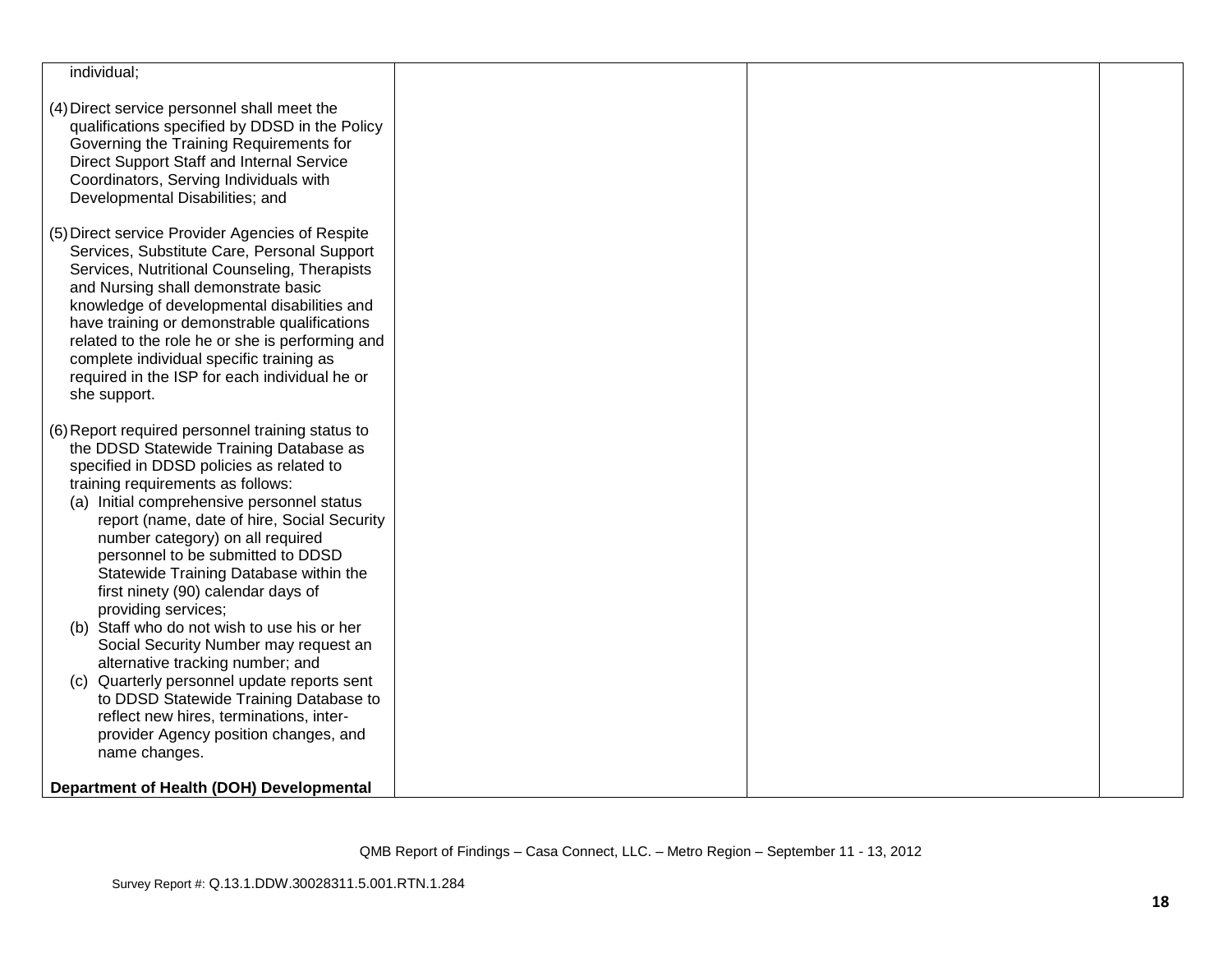| <b>Disabilities Supports Division (DDSD) Policy</b><br>- Policy Title: Training Requirements for |  |  |
|--------------------------------------------------------------------------------------------------|--|--|
|                                                                                                  |  |  |
| Direct Service Agency Staff Policy - Eff.<br>March 1, 2007 - II. POLICY STATEMENTS:              |  |  |
| A. Individuals shall receive services from                                                       |  |  |
| competent and qualified staff.                                                                   |  |  |
|                                                                                                  |  |  |
|                                                                                                  |  |  |
|                                                                                                  |  |  |
|                                                                                                  |  |  |
|                                                                                                  |  |  |
|                                                                                                  |  |  |
|                                                                                                  |  |  |
|                                                                                                  |  |  |
|                                                                                                  |  |  |
|                                                                                                  |  |  |
|                                                                                                  |  |  |
|                                                                                                  |  |  |
|                                                                                                  |  |  |
|                                                                                                  |  |  |
|                                                                                                  |  |  |
|                                                                                                  |  |  |
|                                                                                                  |  |  |
|                                                                                                  |  |  |
|                                                                                                  |  |  |
|                                                                                                  |  |  |
|                                                                                                  |  |  |
|                                                                                                  |  |  |
|                                                                                                  |  |  |
|                                                                                                  |  |  |
|                                                                                                  |  |  |
|                                                                                                  |  |  |
|                                                                                                  |  |  |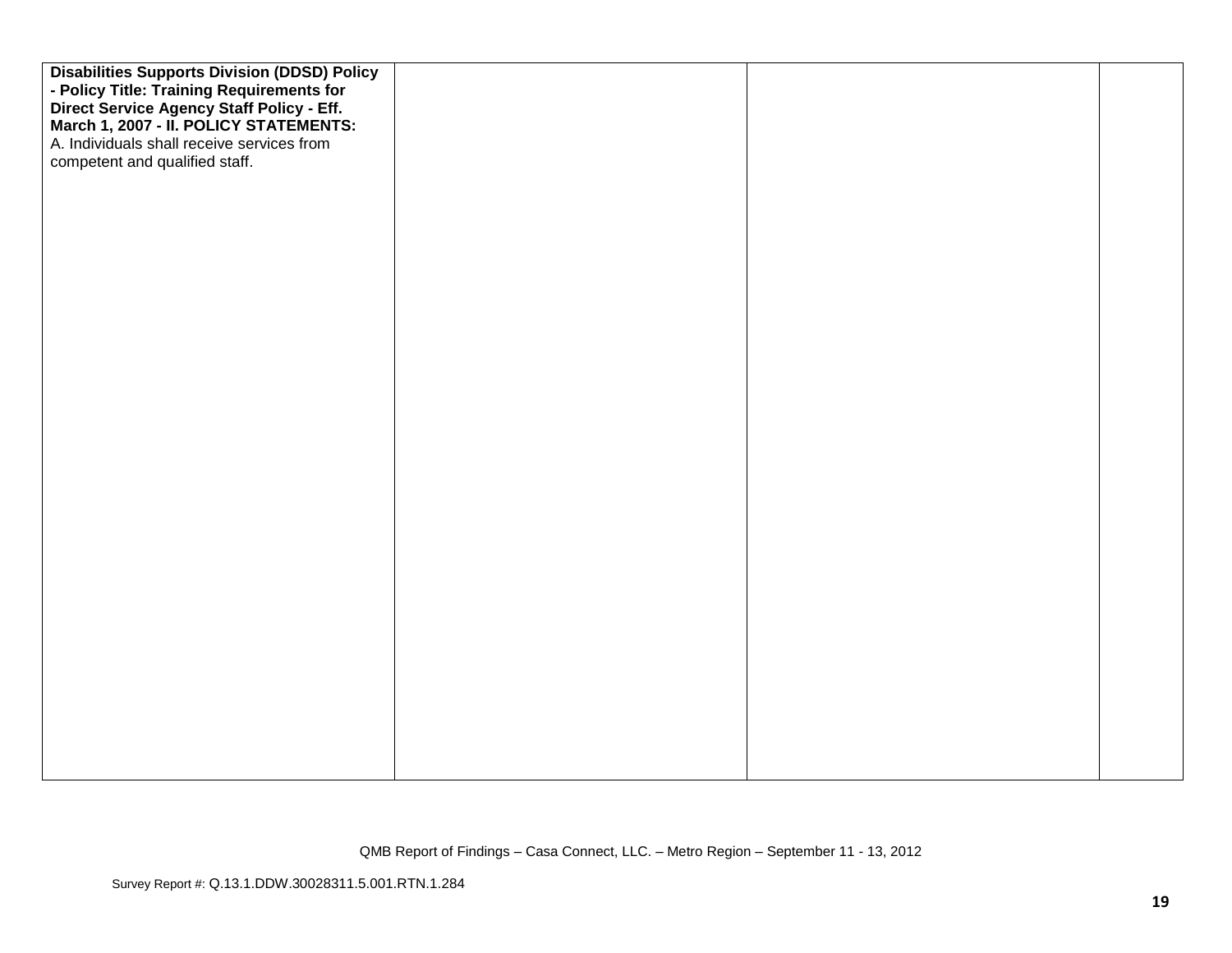| <b>Standard of Care</b>                                                                                                                                                                                                                                                                                                                                                                                                                                                                                                                                                                                                                                                                                                                                                                                                                                                                                                                                                                                                                                                                                                                                                                                                                                                                                                                                                                                           | <b>Deficiencies</b>                                                                                                                                                                                                                                                                                                                                                                                                                                                                                                                                                                                                                                                                                                                                                                                                                                                                                                                       | <b>Agency Plan of Correction, On-going</b><br><b>QA/QI &amp; Responsible Party</b>                                                                                                                                                                            | <b>Date</b><br><b>Due</b> |
|-------------------------------------------------------------------------------------------------------------------------------------------------------------------------------------------------------------------------------------------------------------------------------------------------------------------------------------------------------------------------------------------------------------------------------------------------------------------------------------------------------------------------------------------------------------------------------------------------------------------------------------------------------------------------------------------------------------------------------------------------------------------------------------------------------------------------------------------------------------------------------------------------------------------------------------------------------------------------------------------------------------------------------------------------------------------------------------------------------------------------------------------------------------------------------------------------------------------------------------------------------------------------------------------------------------------------------------------------------------------------------------------------------------------|-------------------------------------------------------------------------------------------------------------------------------------------------------------------------------------------------------------------------------------------------------------------------------------------------------------------------------------------------------------------------------------------------------------------------------------------------------------------------------------------------------------------------------------------------------------------------------------------------------------------------------------------------------------------------------------------------------------------------------------------------------------------------------------------------------------------------------------------------------------------------------------------------------------------------------------------|---------------------------------------------------------------------------------------------------------------------------------------------------------------------------------------------------------------------------------------------------------------|---------------------------|
|                                                                                                                                                                                                                                                                                                                                                                                                                                                                                                                                                                                                                                                                                                                                                                                                                                                                                                                                                                                                                                                                                                                                                                                                                                                                                                                                                                                                                   |                                                                                                                                                                                                                                                                                                                                                                                                                                                                                                                                                                                                                                                                                                                                                                                                                                                                                                                                           | CMS Assurance - Health and Welfare - The state, on an ongoing basis, identifies, addresses and seeks to prevent occurrences of                                                                                                                                |                           |
|                                                                                                                                                                                                                                                                                                                                                                                                                                                                                                                                                                                                                                                                                                                                                                                                                                                                                                                                                                                                                                                                                                                                                                                                                                                                                                                                                                                                                   |                                                                                                                                                                                                                                                                                                                                                                                                                                                                                                                                                                                                                                                                                                                                                                                                                                                                                                                                           | abuse, neglect and exploitation. Individuals shall be afforded their basic human rights. The provider supports individuals to access                                                                                                                          |                           |
| needed healthcare services in a timely manner.                                                                                                                                                                                                                                                                                                                                                                                                                                                                                                                                                                                                                                                                                                                                                                                                                                                                                                                                                                                                                                                                                                                                                                                                                                                                                                                                                                    |                                                                                                                                                                                                                                                                                                                                                                                                                                                                                                                                                                                                                                                                                                                                                                                                                                                                                                                                           |                                                                                                                                                                                                                                                               |                           |
| Tag # 1A03 CQI System                                                                                                                                                                                                                                                                                                                                                                                                                                                                                                                                                                                                                                                                                                                                                                                                                                                                                                                                                                                                                                                                                                                                                                                                                                                                                                                                                                                             | <b>Standard Level Deficiency</b>                                                                                                                                                                                                                                                                                                                                                                                                                                                                                                                                                                                                                                                                                                                                                                                                                                                                                                          |                                                                                                                                                                                                                                                               |                           |
| Developmental Disabilities (DD) Waiver<br>Service Standards effective 4/1/2007<br><b>CHAPTER 1 I. PROVIDER AGENCY</b><br><b>ENROLLMENT PROCESS</b><br>I. Continuous Quality Management System:<br>Prior to approval or renewal of a DD Waiver<br>Provider Agreement, the Provider Agency is<br>required to submit in writing the current<br>Continuous Quality Improvement Plan to the<br>DOH for approval. In addition, on an annual<br>basis DD Waiver Provider Agencies shall<br>develop or update and implement the<br>Continuous Quality Improvement Plan. The<br>CQI Plan shall be used to 1) discover<br>strengths and challenges of the provider<br>agency, as well as strengths, and barriers<br>individuals experience in receiving the quality,<br>quantity, and meaningfulness of services that<br>he or she desires; 2) build on strengths and<br>remediate individual and provider level issues<br>to improve the provider's service provision<br>over time. At a minimum the CQI Plan shall<br>address how the agency will collect, analyze,<br>act on data and evaluate results related to:<br>Individual access to needed services and<br>(1)<br>supports;<br>Effectiveness and timeliness of<br>(2)<br>implementation of Individualized Service<br>Plans;<br>Trends in achievement of individual<br>(3)<br>outcomes in the Individual Service Plans;<br>Trends in medication and medical<br>(4) | Based on record review, the Agency failed to<br>implement their Continuous Quality<br>Management System as required by standard.<br>The following was not found, not current and or<br>incomplete:<br>• The Agency's CQI Plan did not contain the<br>following components:<br>(1) Quality and completeness documentation;<br>• Review of the Agency's Quality Improvement<br>plan did not contain the following Incident<br>Management specific areas:<br>(1) community based service providers<br>providing developmental disabilities<br>services must have a designated incident<br>management coordinator in place;<br>community based service providers<br>(2)<br>providing developmental disabilities<br>services must have an incident<br>management committee to address<br>internal and external incident reports for<br>the purpose of looking at internal root<br>causes and to take action on identified<br>trends or issues. | Provider:<br>State your Plan of Correction for the<br>deficiencies cited in this tag here: $\rightarrow$<br><b>Provider:</b><br>Enter your ongoing Quality Assurance/Quality<br>Improvement processes as it related to this tag<br>number here: $\rightarrow$ |                           |
| incidents leading to adverse health                                                                                                                                                                                                                                                                                                                                                                                                                                                                                                                                                                                                                                                                                                                                                                                                                                                                                                                                                                                                                                                                                                                                                                                                                                                                                                                                                                               |                                                                                                                                                                                                                                                                                                                                                                                                                                                                                                                                                                                                                                                                                                                                                                                                                                                                                                                                           |                                                                                                                                                                                                                                                               |                           |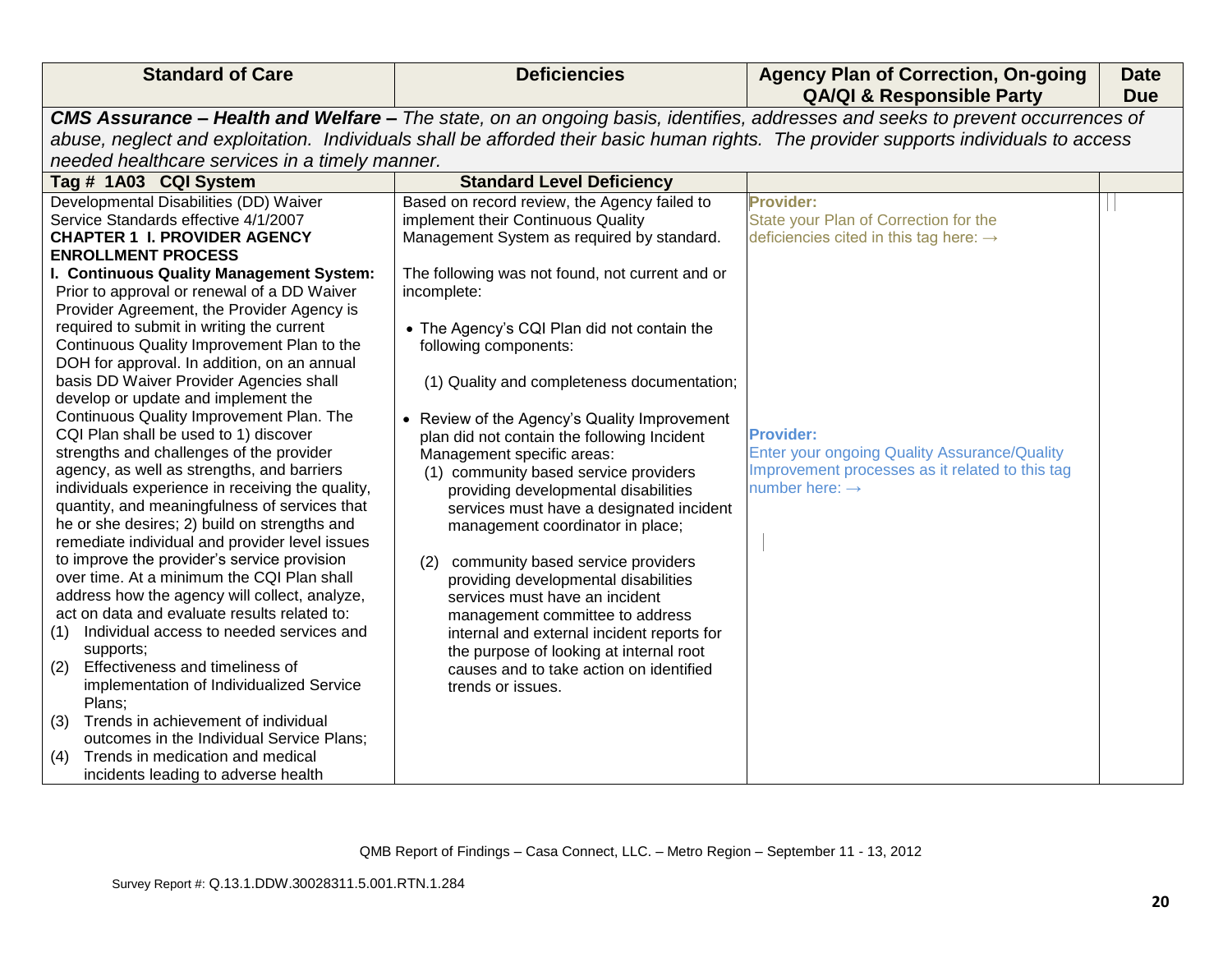| events:                                                                             |  |  |
|-------------------------------------------------------------------------------------|--|--|
| (5)<br>Trends in the adequacy of planning and                                       |  |  |
| coordination of healthcare supports at                                              |  |  |
| both supervisory and direct support levels;                                         |  |  |
| Quality and completeness documentation;<br>(6)                                      |  |  |
| and                                                                                 |  |  |
| Trends in individual and guardian<br>(7)                                            |  |  |
| satisfaction.                                                                       |  |  |
| 7.1.13.9 INCIDENT MANAGEMENT SYSTEM                                                 |  |  |
| <b>REPORTING REQUIREMENTS FOR</b>                                                   |  |  |
| <b>COMMUNITY BASED SERVICE</b>                                                      |  |  |
| <b>PROVIDERS:</b>                                                                   |  |  |
| E. Quality Improvement System for                                                   |  |  |
| <b>Community Based Service Providers: The</b>                                       |  |  |
| community based service provider shall                                              |  |  |
| establish and implement a quality improvement                                       |  |  |
| system for reviewing alleged complaints and                                         |  |  |
|                                                                                     |  |  |
| incidents. The incident management system<br>shall include written documentation of |  |  |
|                                                                                     |  |  |
| corrective actions taken. The community based                                       |  |  |
| service provider shall maintain documented                                          |  |  |
| evidence that all alleged violations are                                            |  |  |
| thoroughly investigated, and shall take all                                         |  |  |
| reasonable steps to prevent further incidents.                                      |  |  |
| The community based service provider shall                                          |  |  |
| provide the following internal monitoring and                                       |  |  |
| facilitating quality improvement system:                                            |  |  |
|                                                                                     |  |  |
| community based service providers<br>(1)                                            |  |  |
| funded through the long-term services                                               |  |  |
| division to provide waiver services shall                                           |  |  |
| have current incident management policy                                             |  |  |
| and procedures in place, which comply                                               |  |  |
| with the department's current                                                       |  |  |
| requirements;                                                                       |  |  |
| community based service providers<br>(2)                                            |  |  |
| providing developmental disabilities                                                |  |  |
| services must have a designated incident                                            |  |  |
| management coordinator in place;                                                    |  |  |
| community based service providers<br>(4)                                            |  |  |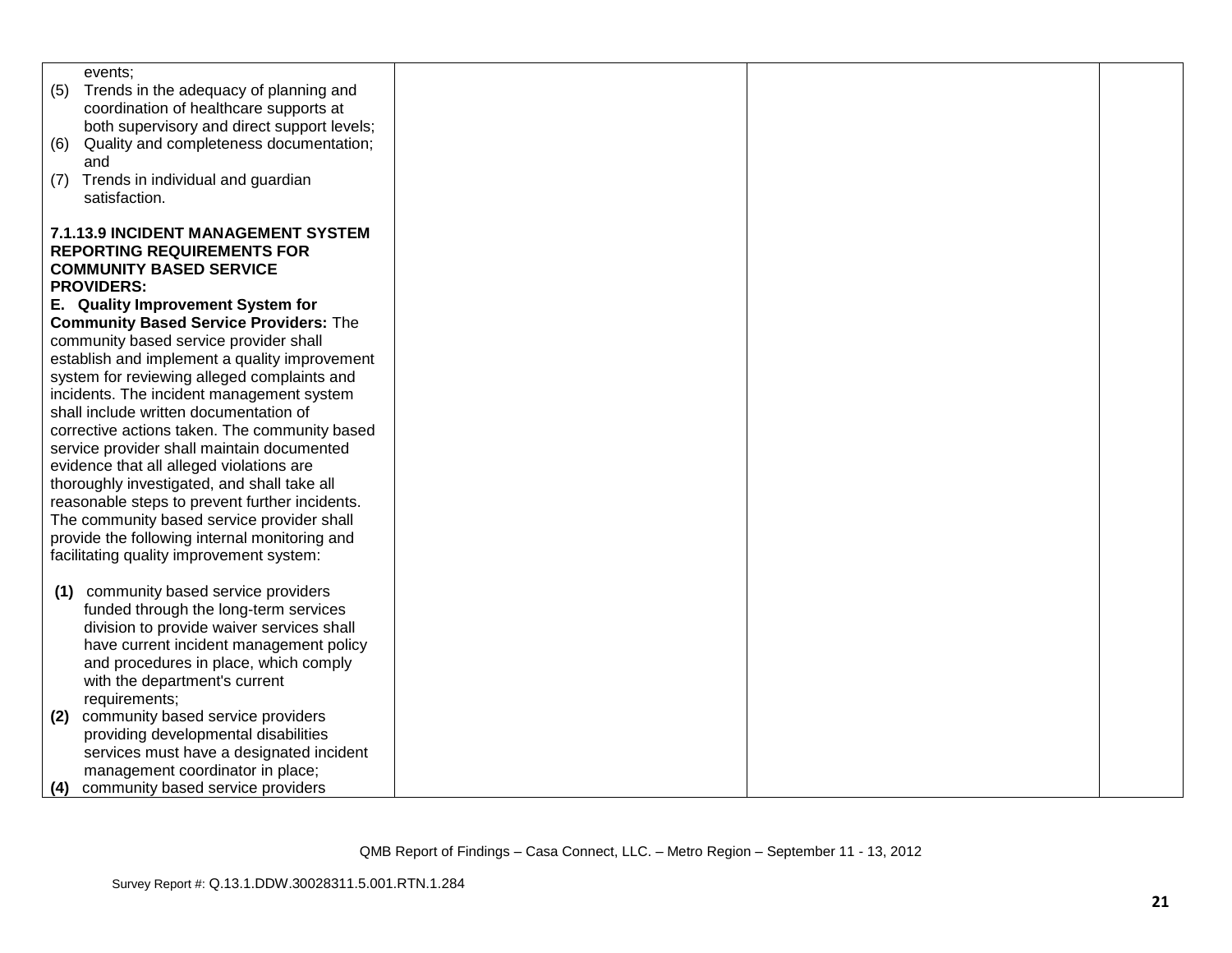| providing developmental disabilities<br>services must have an incident<br>management committee to address<br>internal and external incident reports for<br>the purpose of looking at internal root<br>causes and to take action on identified<br>trends or issues. |  |  |
|--------------------------------------------------------------------------------------------------------------------------------------------------------------------------------------------------------------------------------------------------------------------|--|--|
|                                                                                                                                                                                                                                                                    |  |  |
|                                                                                                                                                                                                                                                                    |  |  |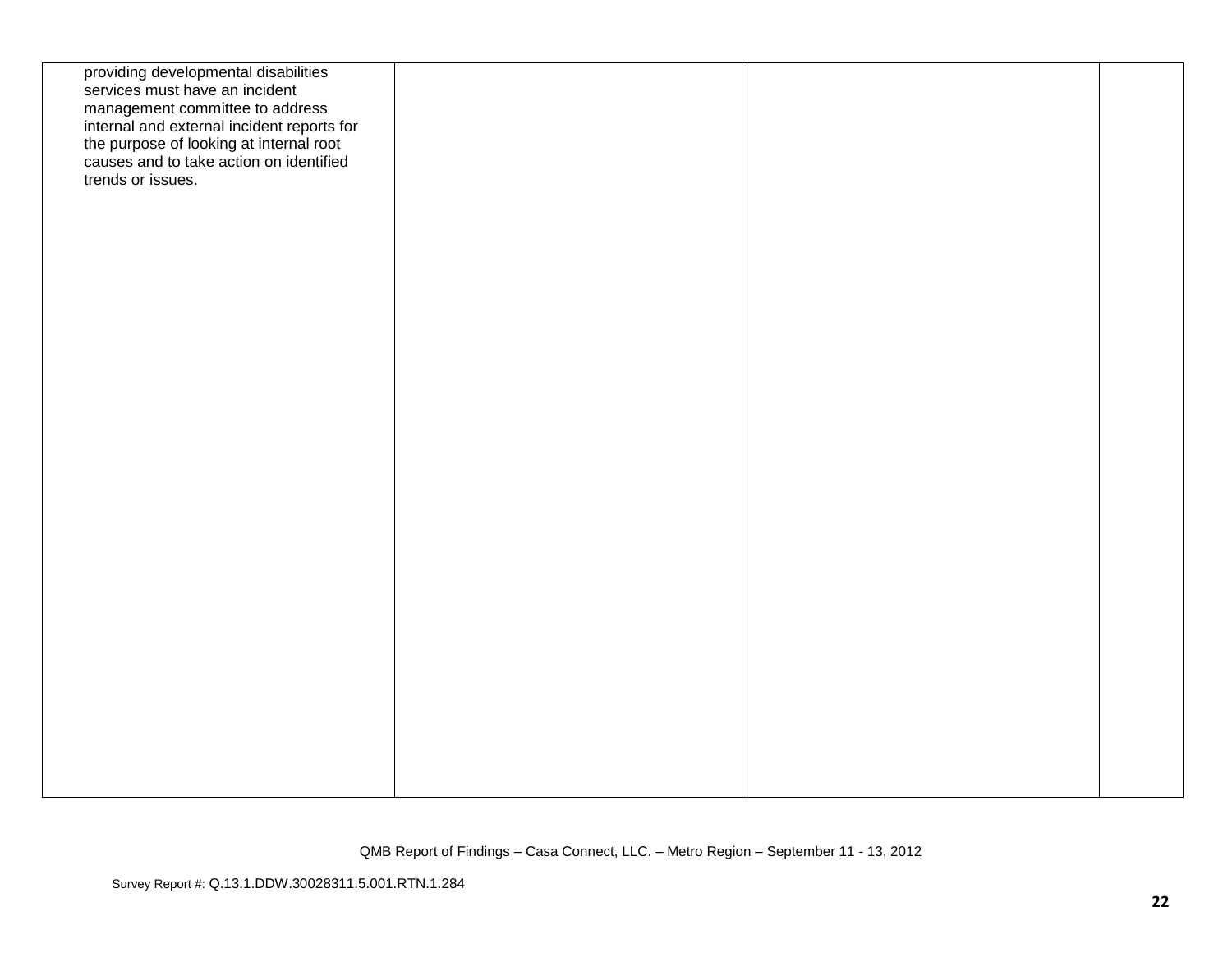| Tag # 1A15.2 & 5109 - Healthcare                 | <b>Standard Level Deficiency</b>              |                                                     |  |
|--------------------------------------------------|-----------------------------------------------|-----------------------------------------------------|--|
| <b>Documentation</b>                             |                                               |                                                     |  |
| Developmental Disabilities (DD) Waiver           | Based on record review, the Agency failed to  | Provider:                                           |  |
| Service Standards effective 4/1/2007             | maintain the required documentation in the    | State your Plan of Correction for the               |  |
| <b>CHAPTER 1. III. PROVIDER AGENCY</b>           | Individuals Agency Record as required per     | deficiencies cited in this tag here: $\rightarrow$  |  |
| <b>DOCUMENTATION OF SERVICE DELIVERY</b>         | standard for 2 of 2 individuals.              |                                                     |  |
| <b>AND LOCATION - Healthcare</b>                 |                                               |                                                     |  |
| <b>Documentation by Nurses For Community</b>     | The following were not found and could not be |                                                     |  |
| <b>Living Services, Community Inclusion</b>      | retrieved electronically:                     |                                                     |  |
| <b>Services and Private Duty Nursing</b>         |                                               |                                                     |  |
| Services: Nursing services must be available     | • Electronic Comprehensive Health             |                                                     |  |
| as needed and documented for Provider            | Assessment Tool (eChat) (#1 & 2)              |                                                     |  |
| Agencies delivering Community Living             |                                               |                                                     |  |
| Services, Community Inclusion Services and       |                                               |                                                     |  |
| Private Duty Nursing Services.                   |                                               |                                                     |  |
|                                                  |                                               | <b>Provider:</b>                                    |  |
| Chapter 1. III. E. (1 - 4) (1) Documentation of  |                                               | <b>Enter your ongoing Quality Assurance/Quality</b> |  |
| nursing assessment activities                    |                                               | Improvement processes as it related to this tag     |  |
| (a) The following hierarchy shall be used to     |                                               | number here: $\rightarrow$                          |  |
| determine which provider agency is               |                                               |                                                     |  |
| responsible for completion of the HAT and        |                                               |                                                     |  |
| MAAT and related subsequent planning and         |                                               |                                                     |  |
| training:                                        |                                               |                                                     |  |
| (i) Community living services provider           |                                               |                                                     |  |
| agency;                                          |                                               |                                                     |  |
| (ii) Private duty nursing provider agency;       |                                               |                                                     |  |
| (iii) Adult habilitation provider agency;        |                                               |                                                     |  |
| (iv) Community access provider agency; and       |                                               |                                                     |  |
| (v) Supported employment provider agency.        |                                               |                                                     |  |
| (b) The provider agency must arrange for their   |                                               |                                                     |  |
| nurse to complete the Health Assessment Tool     |                                               |                                                     |  |
| (HAT) and the Medication Administration          |                                               |                                                     |  |
| Assessment Tool (MAAT) on at least an annual     |                                               |                                                     |  |
| basis for each individual receiving community    |                                               |                                                     |  |
| living, community inclusion or private duty      |                                               |                                                     |  |
| nursing services, unless the provider agency     |                                               |                                                     |  |
| arranges for the individual's Primary Care       |                                               |                                                     |  |
| Practitioner (PCP) to voluntarily complete these |                                               |                                                     |  |
| assessments in lieu of the agency nurse.         |                                               |                                                     |  |
| Agency nurses may also complete these            |                                               |                                                     |  |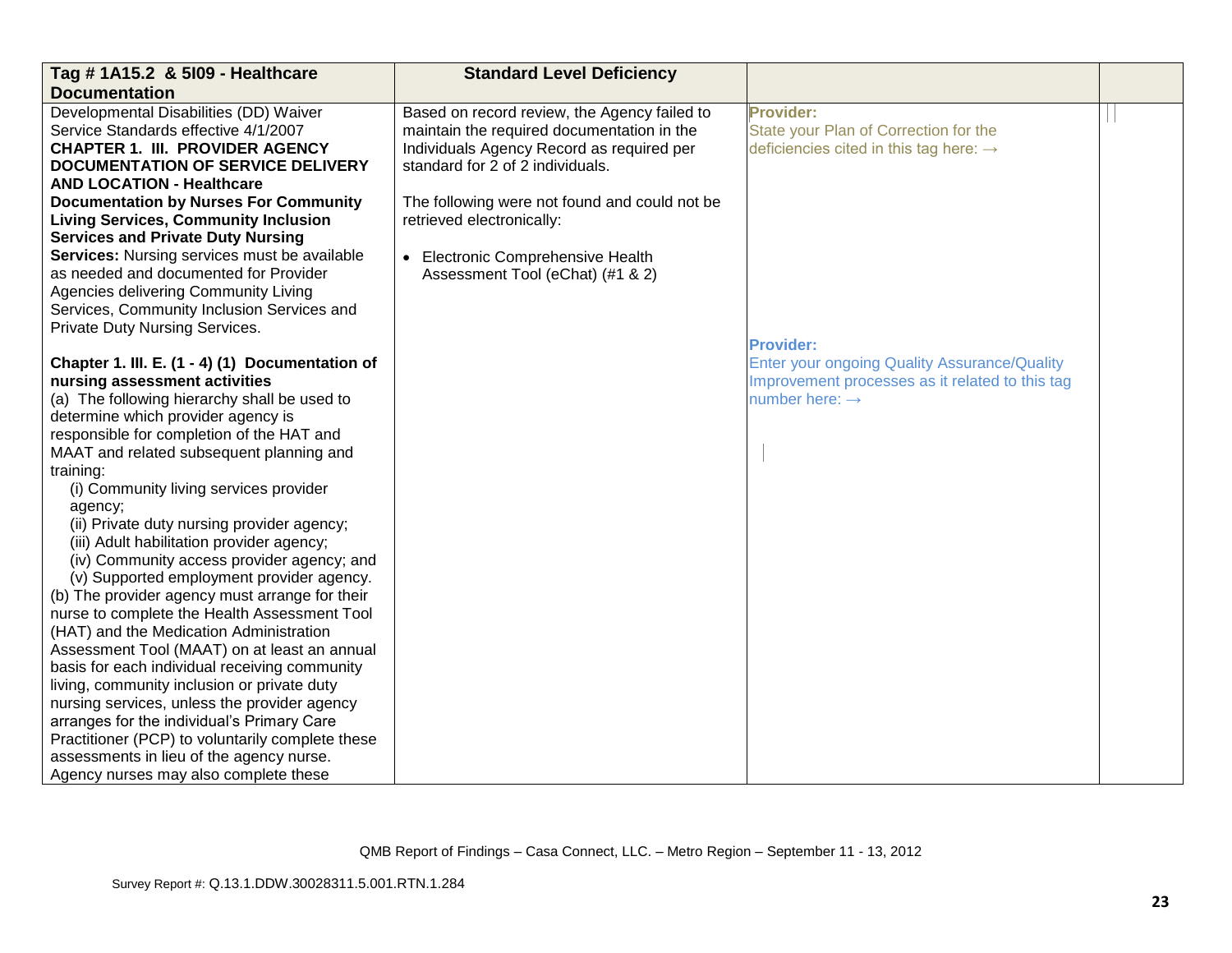| assessments in collaboration with the Primary     |  |  |
|---------------------------------------------------|--|--|
| Care Practitioner if they believe such            |  |  |
| consultation is necessary for an accurate         |  |  |
| assessment. Family Living Provider Agencies       |  |  |
| have the option of having the subcontracted       |  |  |
| caregiver complete the HAT instead of the         |  |  |
| nurse or PCP, if the caregiver is comfortable     |  |  |
| doing so. However, the agency nurse must be       |  |  |
| available to assist the caregiver upon request.   |  |  |
| (c) For newly allocated individuals, the HAT      |  |  |
| and the MAAT must be completed within             |  |  |
| seventy-two (72) hours of admission into direct   |  |  |
| services or two weeks following the initial ISP,  |  |  |
| whichever comes first.                            |  |  |
| (d) For individuals already in services, the HAT  |  |  |
| and the MAAT must be completed at least           |  |  |
| fourteen (14) days prior to the annual ISP        |  |  |
| meeting and submitted to all members of the       |  |  |
| interdisciplinary team. The HAT must also be      |  |  |
| completed at the time of any significant change   |  |  |
| in clinical condition and upon return from any    |  |  |
| hospitalizations. In addition to annually, the    |  |  |
| MAAT must be completed at the time of any         |  |  |
| significant change in clinical condition, when a  |  |  |
| medication regime or route change requires        |  |  |
| delivery by licensed or certified staff, or when  |  |  |
| an individual has completed additional training   |  |  |
| designed to improve their skills to support self- |  |  |
| administration (see DDSD Medication               |  |  |
| Assessment and Delivery Policy).                  |  |  |
| (e) Nursing assessments conducted to              |  |  |
| determine current health status or to evaluate a  |  |  |
| change in clinical condition must be              |  |  |
| documented in a signed progress note that         |  |  |
| includes time and date as well as subjective      |  |  |
| information including the individual complaints,  |  |  |
| signs and symptoms noted by staff, family         |  |  |
| members or other team members; objective          |  |  |
| information including vital signs, physical       |  |  |
| examination, weight, and other pertinent data     |  |  |
| for the given situation (e.g., seizure frequency, |  |  |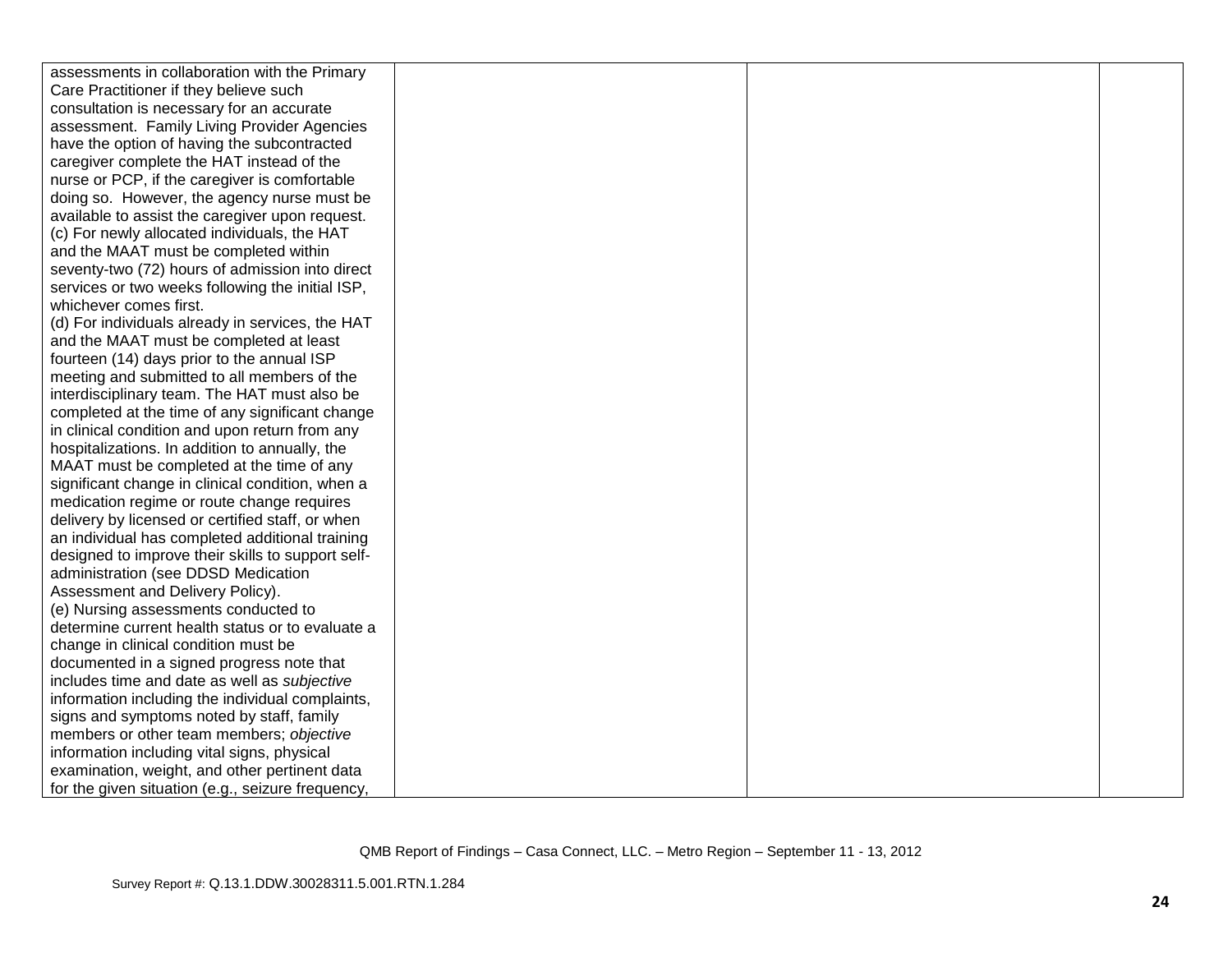| method in which temperature taken);              |  |  |
|--------------------------------------------------|--|--|
| assessment of the clinical status, and plan of   |  |  |
| action addressing relevant aspects of all active |  |  |
| health problems and follow up on any             |  |  |
| recommendations of medical consultants.          |  |  |
| (2) Health related plans                         |  |  |
| (a) For individuals with chronic conditions that |  |  |
| have the potential to exacerbate into a life-    |  |  |
| threatening situation, a medical crisis          |  |  |
| prevention and intervention plan must be         |  |  |
| written by the nurse or other appropriately      |  |  |
| designated healthcare professional.              |  |  |
| (b) Crisis prevention and intervention plans     |  |  |
| must be written in user-friendly language that   |  |  |
| is easily understood by those implementing       |  |  |
| the plan.                                        |  |  |
| (c) The nurse shall also document training       |  |  |
| regarding the crisis prevention and              |  |  |
| intervention plan delivered to agency staff and  |  |  |
| other team members, clearly indicating           |  |  |
| competency determination for each trainee.       |  |  |
| (d) If the individual receives services from     |  |  |
| separate agencies for community living and       |  |  |
| community inclusion services, nurses from        |  |  |
| each agency shall collaborate in the             |  |  |
| development of and training delivery for crisis  |  |  |
| prevention and intervention plans to assure      |  |  |
| maximum consistency across settings.             |  |  |
| (3) For all individuals with a HAT score of 4, 5 |  |  |
| or 6, the nurse shall develop a comprehensive    |  |  |
| healthcare plan that includes health related     |  |  |
| supports identified in the ISP (The healthcare   |  |  |
| plan is the equivalent of a nursing care plan;   |  |  |
| two separate documents are not required nor      |  |  |
| recommended):                                    |  |  |
| (a) Each healthcare plan must include a          |  |  |
| statement of the person's healthcare needs       |  |  |
| and list measurable goals to be achieved         |  |  |
| through implementation of the healthcare plan.   |  |  |
| Needs statements may be based upon               |  |  |
| supports needed for the individual to maintain   |  |  |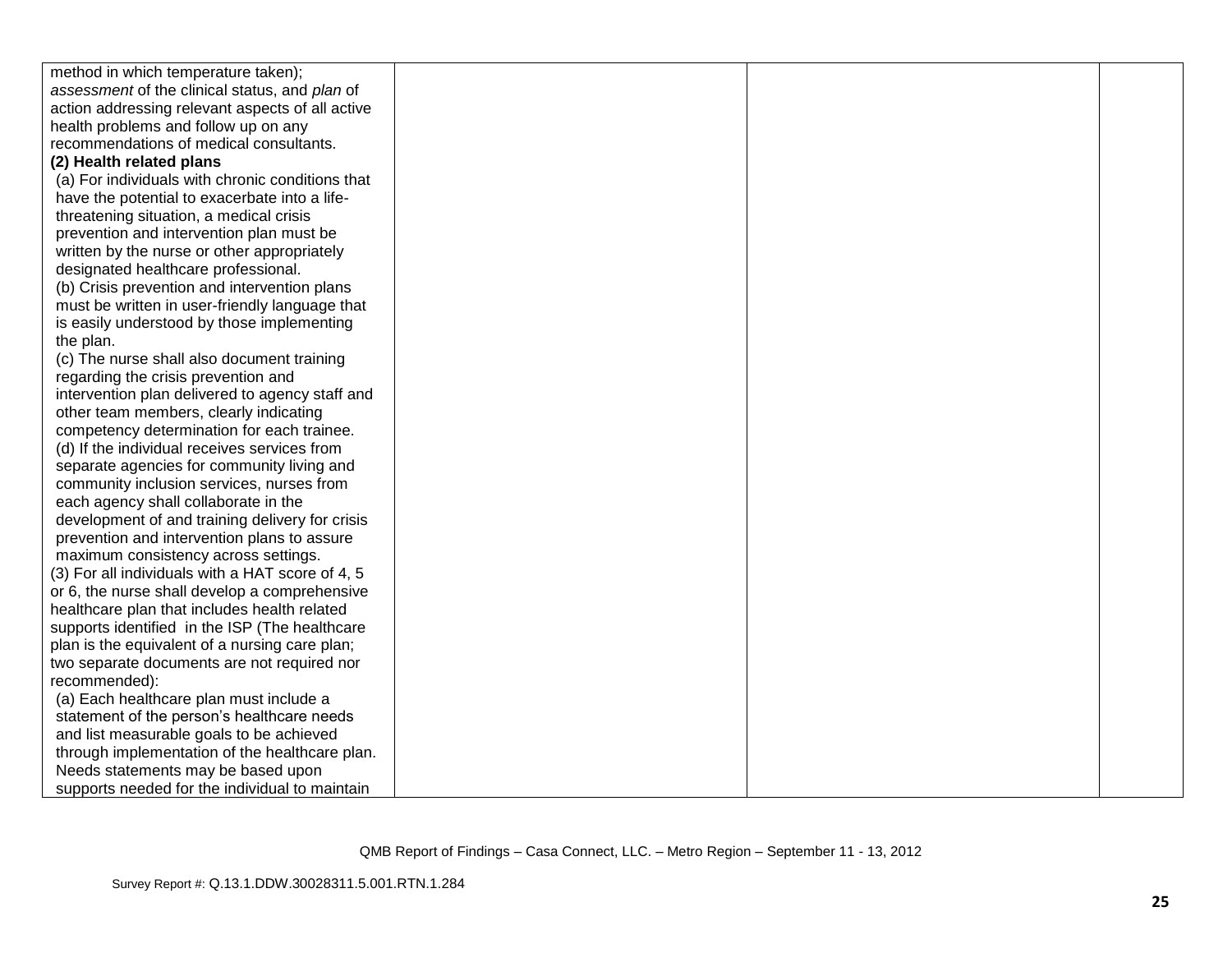| a current strength, ability or skill related to   |  |  |
|---------------------------------------------------|--|--|
| their health, prevention measures, and/or         |  |  |
| supports needed to remediate, minimize or         |  |  |
| manage an existing health condition.              |  |  |
| (b) Goals must be measurable and shall be         |  |  |
| revised when an individual has met the goal       |  |  |
| and has the potential to attain additional goals  |  |  |
| or no longer requires supports in order to        |  |  |
| maintain the goal.                                |  |  |
| (c) Approaches described in the plan shall be     |  |  |
| individualized to reflect the individual's unique |  |  |
| needs, provide guidance to the caregiver(s)       |  |  |
| and designed to support successful                |  |  |
| interactions. Some interventions may be           |  |  |
| carried out by staff, family members or other     |  |  |
| team members, and other interventions may         |  |  |
| be carried out directly by the nurse - persons    |  |  |
| responsible for each intervention shall be        |  |  |
| specified in the plan.                            |  |  |
| (d) Healthcare plans shall be written in          |  |  |
| language that will be easily understood by the    |  |  |
| person(s) identified as implementing the          |  |  |
| interventions.                                    |  |  |
| (e) The nurse shall also document training on     |  |  |
| the healthcare plan delivered to agency staff     |  |  |
| and other team members, clearly indicating        |  |  |
| competency determination for each trainee. If     |  |  |
| the individual receives services from separate    |  |  |
| agencies for community living and community       |  |  |
| inclusion services, nurses from each agency       |  |  |
| shall collaborate in the development of and       |  |  |
| training delivery for healthcare plans to assure  |  |  |
| maximum consistency across settings.              |  |  |
| (f) Healthcare plans must be updated to reflect   |  |  |
| relevant discharge orders whenever an             |  |  |
| individual returns to services following a        |  |  |
| hospitalization.                                  |  |  |
| (g) All crisis prevention and intervention plans  |  |  |
| and healthcare plans shall include the            |  |  |
| individual's name and date on each page and       |  |  |
| shall be signed by the author.                    |  |  |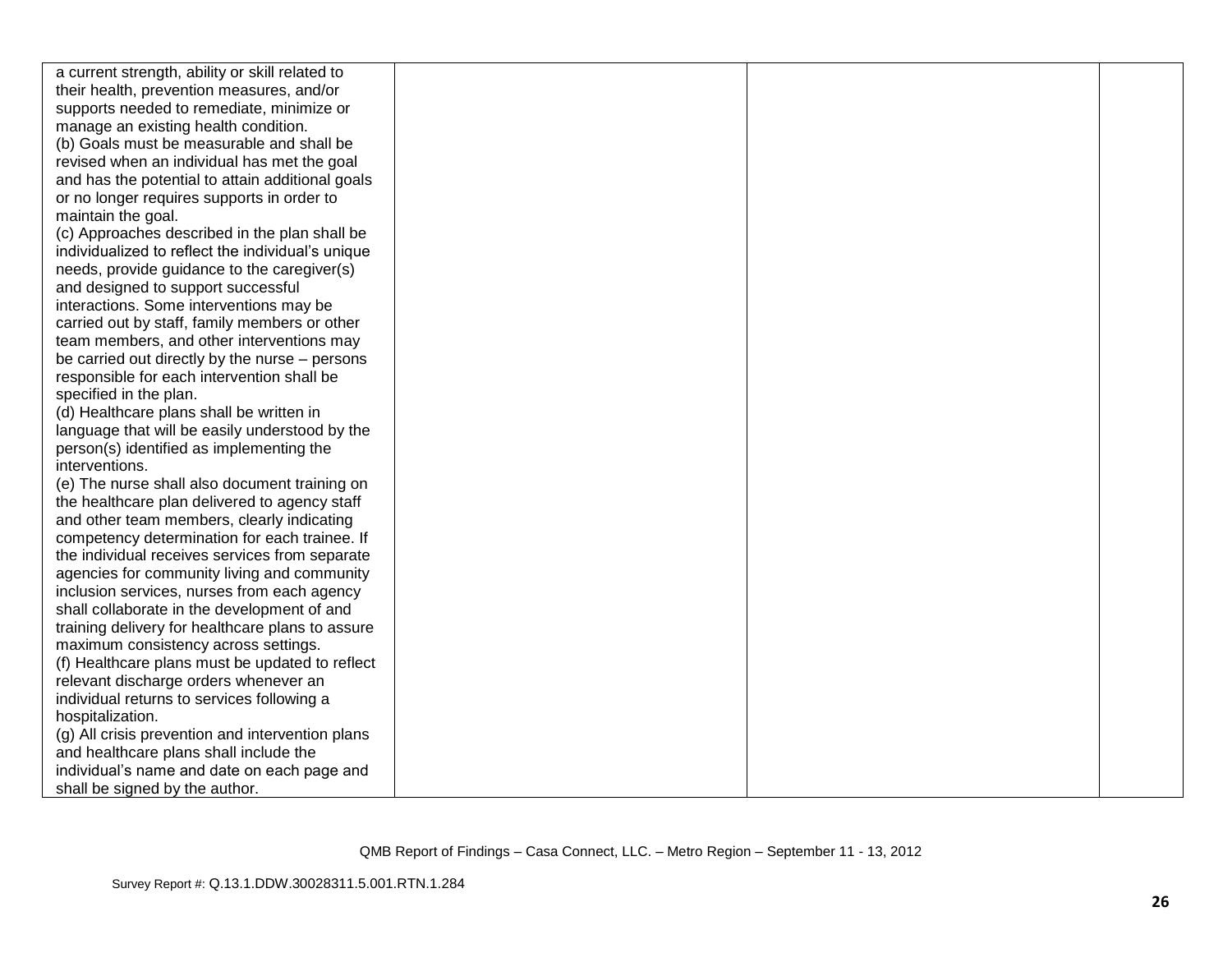| (h) Crisis prevention and intervention plans as                        |  |
|------------------------------------------------------------------------|--|
| well as healthcare plans shall be reviewed by                          |  |
| the nurse at least quarterly, and updated as                           |  |
| needed.                                                                |  |
| (4) General Nursing Documentation                                      |  |
| (a) The nurse shall complete legible and                               |  |
| signed progress notes with date and time                               |  |
| indicated that describe all interventions or                           |  |
| interactions conducted with individuals served                         |  |
| as well as all interactions with other healthcare                      |  |
| providers serving the individual. All                                  |  |
| interactions shall be documented whether they                          |  |
| occur by phone or in person.                                           |  |
| (b) For individuals with a HAT score of 4, 5 or                        |  |
| 6, or who have identified health concerns in                           |  |
| their ISP, the nurse shall provide the                                 |  |
| interdisciplinary team with a quarterly report                         |  |
| that indicates current health status and                               |  |
| progress to date on health related ISP desired                         |  |
| outcomes and action plans as well as                                   |  |
| progress toward goals in the healthcare plan.                          |  |
|                                                                        |  |
| Developmental Disabilities (DD) Waiver                                 |  |
| Service Standards effective 4/1/2007                                   |  |
| <b>CHAPTER 5 IV. COMMUNITY INCLUSION</b>                               |  |
| <b>SERVICES PROVIDER AGENCY</b>                                        |  |
| <b>REQUIREMENTS</b>                                                    |  |
| <b>B. IDT Coordination</b>                                             |  |
| (1) Community Inclusion Services Provider                              |  |
| Agencies shall participate on the IDT as                               |  |
| specified in the ISP Regulations (7.26.5                               |  |
| NMAC), and shall ensure direct support staff                           |  |
| participation as needed to plan effectively for<br>the individual; and |  |
|                                                                        |  |
| (2) Coordinate with the IDT to ensure that                             |  |
| each individual participating in Community                             |  |
| Inclusion Services who has a score of 4, 5, or 6                       |  |
| on the HAT has a Health Care Plan developed                            |  |
| by a licensed nurse, and if applicable, a Crisis                       |  |
| Prevention/Intervention Plan.                                          |  |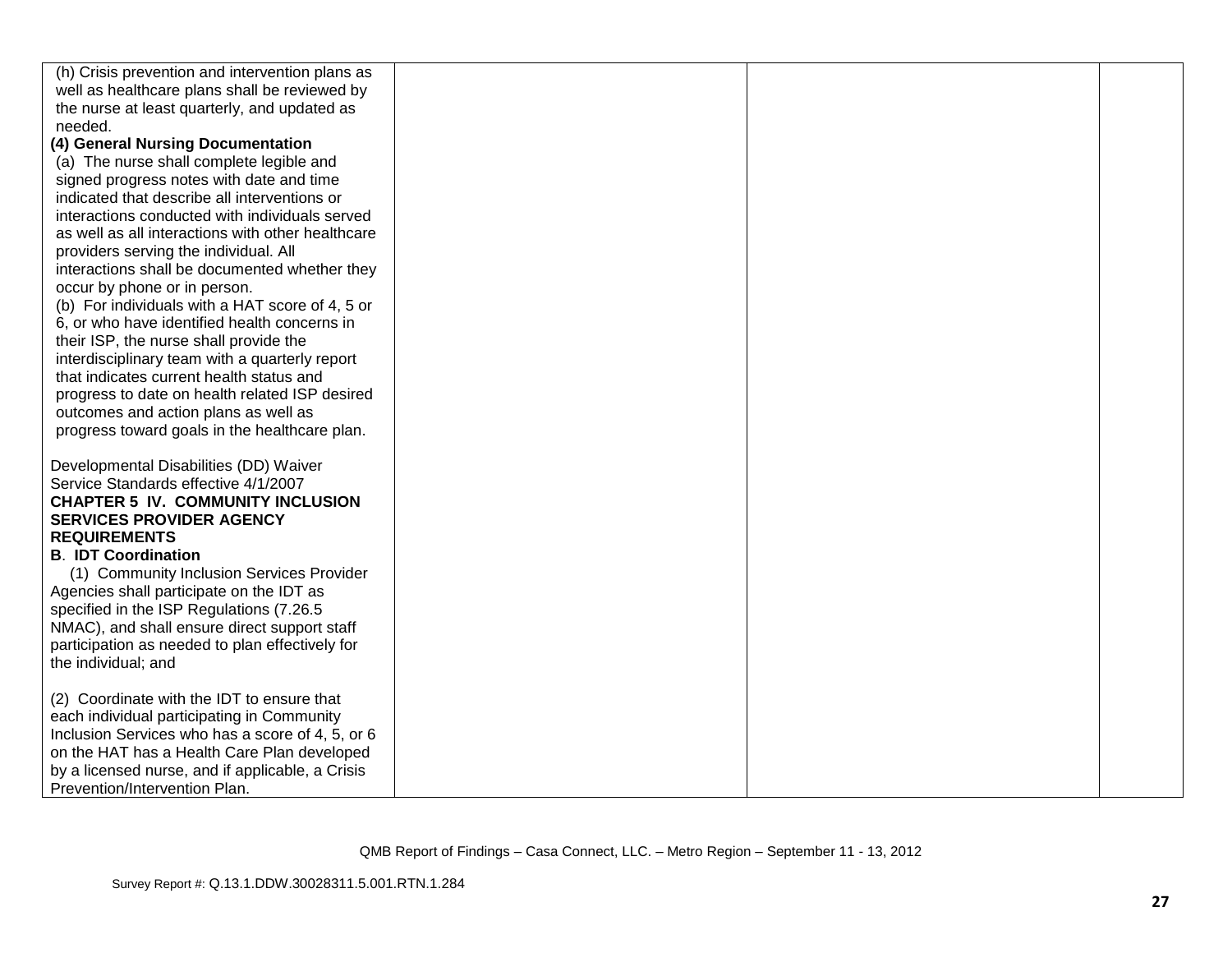| <b>Disabilities Supports Division Policy.</b><br><b>Medical Emergency Response Plan Policy</b> |
|------------------------------------------------------------------------------------------------|
|                                                                                                |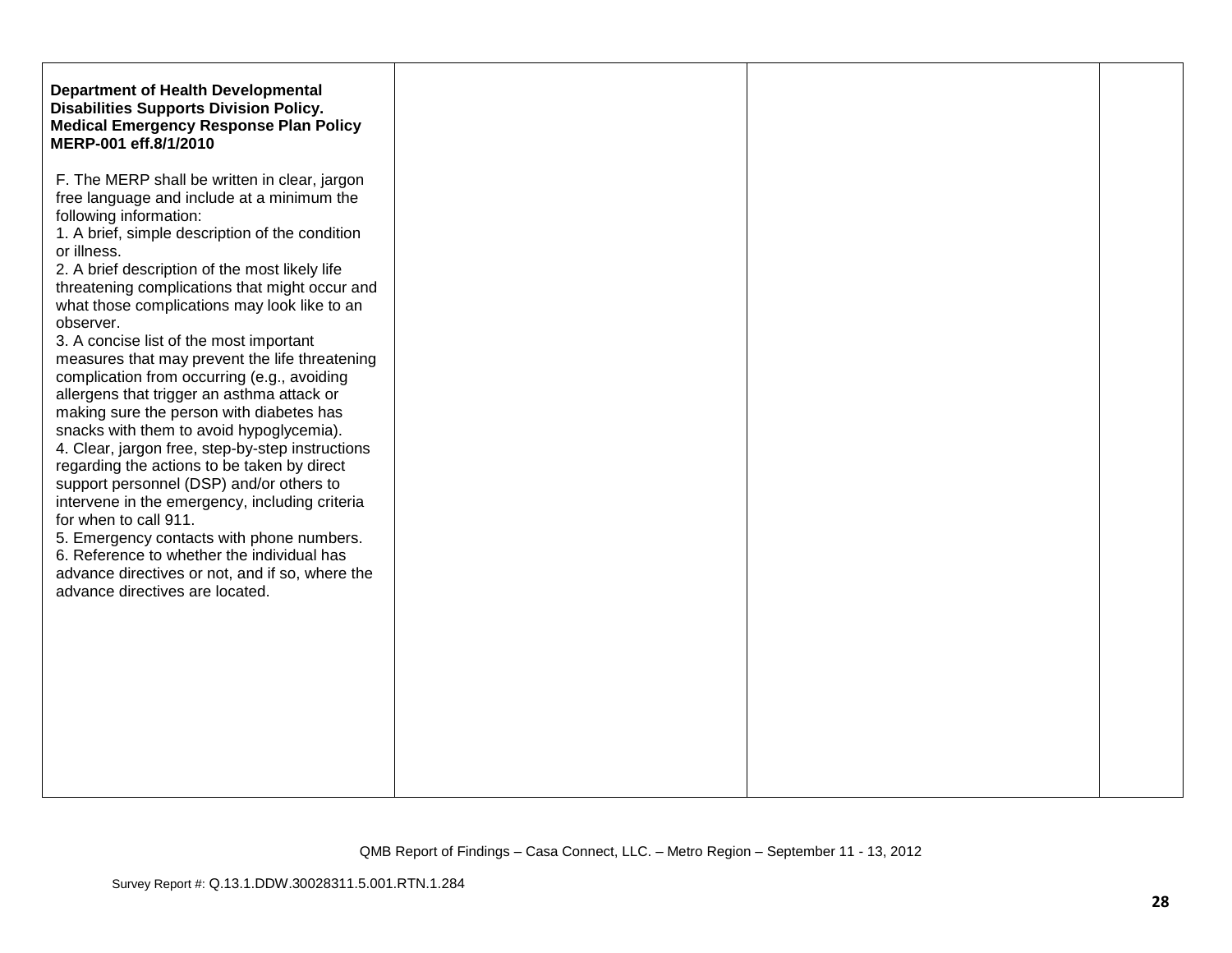| Tag #1A31 Client Rights/Human Rights                                                                                                                                                                                                                                                                                                                                                                                                                                                                                                                                                                                                                      | <b>Standard Level Deficiency</b>                                                                                      |                                                                                                                               |  |
|-----------------------------------------------------------------------------------------------------------------------------------------------------------------------------------------------------------------------------------------------------------------------------------------------------------------------------------------------------------------------------------------------------------------------------------------------------------------------------------------------------------------------------------------------------------------------------------------------------------------------------------------------------------|-----------------------------------------------------------------------------------------------------------------------|-------------------------------------------------------------------------------------------------------------------------------|--|
| 7.26.3.11 RESTRICTIONS OR LIMITATION<br>OF CLIENT'S RIGHTS:<br>A. A service provider shall not restrict or limit a<br>client's rights except:                                                                                                                                                                                                                                                                                                                                                                                                                                                                                                             | Based on record review, the Agency failed to<br>follow DDSD Policy regarding Human Rights<br>Committee Requirements.  | <b>Provider:</b><br>State your Plan of Correction for the<br>deficiencies cited in this tag here: $\rightarrow$               |  |
| (1) where the restriction or limitation is allowed<br>in an emergency and is necessary to prevent<br>imminent risk of physical harm to the client or<br>another person; or<br>(2) where the interdisciplinary team has<br>determined that the client's limited capacity to<br>exercise the right threatens his or her physical<br>safety; or<br>(3) as provided for in Section 10.1.14 [now<br>Subsection N of 7.26.3.10 NMAC].                                                                                                                                                                                                                           | Review of the Agency Policy & Procedure found<br>the policy did not address the frequency and<br>purpose of meetings. | <b>Provider:</b>                                                                                                              |  |
| B. Any emergency intervention to prevent<br>physical harm shall be reasonable to prevent<br>harm, shall be the least restrictive intervention<br>necessary to meet the emergency, shall be<br>allowed no longer than necessary and shall be<br>subject to interdisciplinary team (IDT) review.<br>The IDT upon completion of its review may<br>refer its findings to the office of quality<br>assurance. The emergency intervention may<br>be subject to review by the service provider's<br>behavioral support committee or human rights<br>committee in accordance with the behavioral<br>support policies or other department regulation<br>or policy. |                                                                                                                       | Enter your ongoing Quality Assurance/Quality<br>Improvement processes as it related to this tag<br>number here: $\rightarrow$ |  |
| C. The service provider may adopt reasonable<br>program policies of general applicability to<br>clients served by that service provider that do<br>not violate client rights. [09/12/94; 01/15/97;<br>Recompiled 10/31/01]                                                                                                                                                                                                                                                                                                                                                                                                                                |                                                                                                                       |                                                                                                                               |  |
| <b>Long Term Services Division</b><br><b>Policy Title: Human Rights Committee</b><br>Requirements Eff Date: March 1, 2003                                                                                                                                                                                                                                                                                                                                                                                                                                                                                                                                 |                                                                                                                       |                                                                                                                               |  |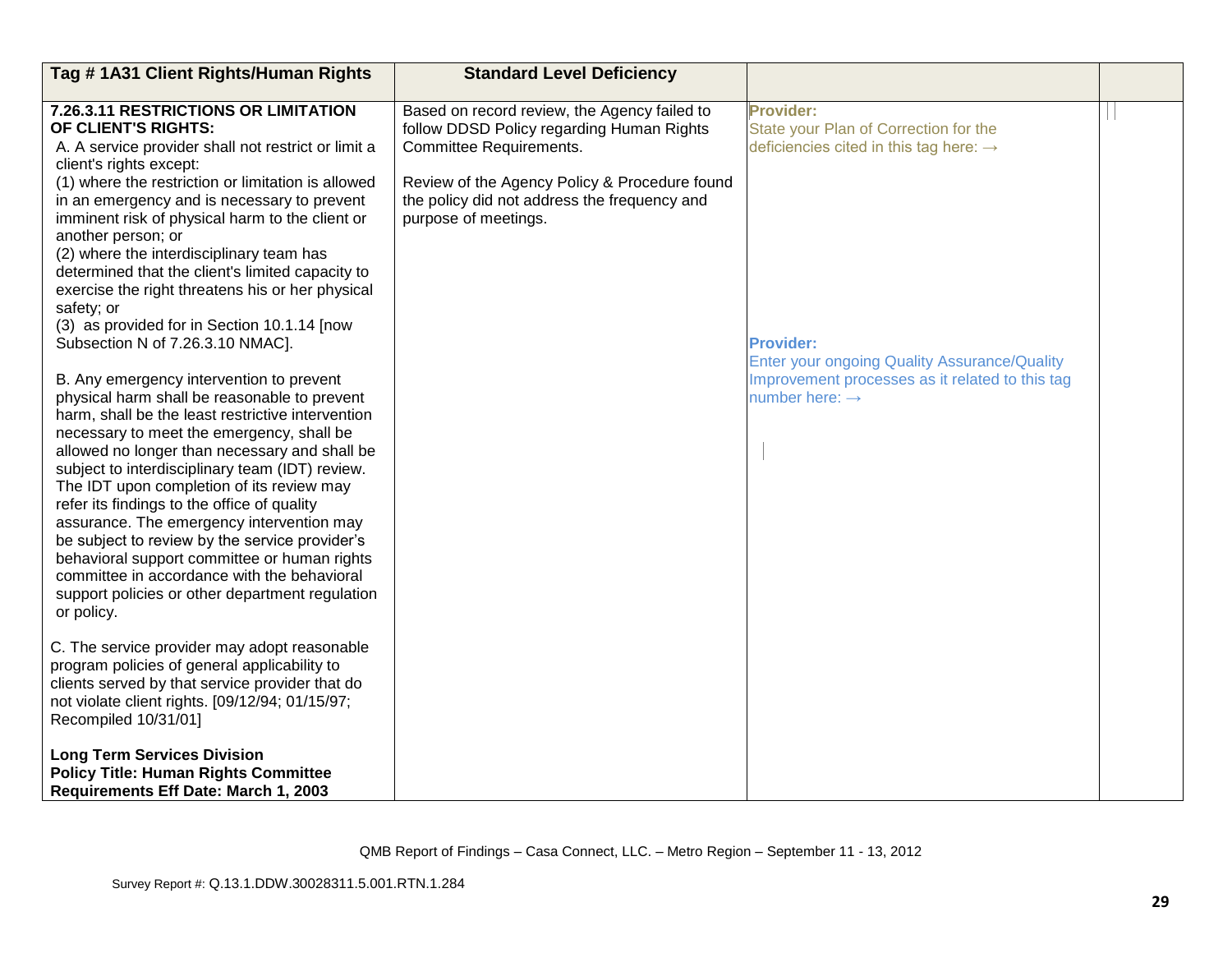| <b>IV. POLICY STATEMENT - Human Rights</b><br>Committees are required for residential service    |  |  |
|--------------------------------------------------------------------------------------------------|--|--|
| provider agencies. The purpose of these                                                          |  |  |
| committees with respect to the provision of<br>Behavior Supports is to review and monitor the    |  |  |
| implementation of certain Behavior Support                                                       |  |  |
| Plans.                                                                                           |  |  |
|                                                                                                  |  |  |
| Human Rights Committees may not approve<br>any of the interventions specifically prohibited      |  |  |
| in the following policies:                                                                       |  |  |
| • Aversive Intervention Prohibitions                                                             |  |  |
| • Psychotropic Medications Use                                                                   |  |  |
| • Behavioral Support Service Provision.                                                          |  |  |
| A Human Rights Committee may also serve                                                          |  |  |
| other agency functions as appropriate, such as                                                   |  |  |
| the review of internal policies on sexuality and<br>incident management follow-up.               |  |  |
|                                                                                                  |  |  |
| A. HUMAN RIGHTS COMMITTEE ROLE IN                                                                |  |  |
| <b>BEHAVIOR SUPPORTS</b><br>Only those Behavior Support Plans with an                            |  |  |
| aversive intervention included as part of the                                                    |  |  |
| plan or associated Crisis Intervention Plan                                                      |  |  |
| need to be reviewed prior to implementation.                                                     |  |  |
| Plans not containing aversive interventions do<br>not require Human Rights Committee review or   |  |  |
| approval.                                                                                        |  |  |
|                                                                                                  |  |  |
| 2. The Human Rights Committee will determine<br>and adopt a written policy stating the frequency |  |  |
| and purpose of meetings. Behavior Support                                                        |  |  |
| Plans approved by the Human Rights                                                               |  |  |
| Committee will be reviewed at least quarterly.                                                   |  |  |
| 3. Records, including minutes of all meetings                                                    |  |  |
| will be retained at the agency with primary                                                      |  |  |
| responsibility for implementation for at least<br>five years from the completion of each         |  |  |
| individual's Individual Service Plan.                                                            |  |  |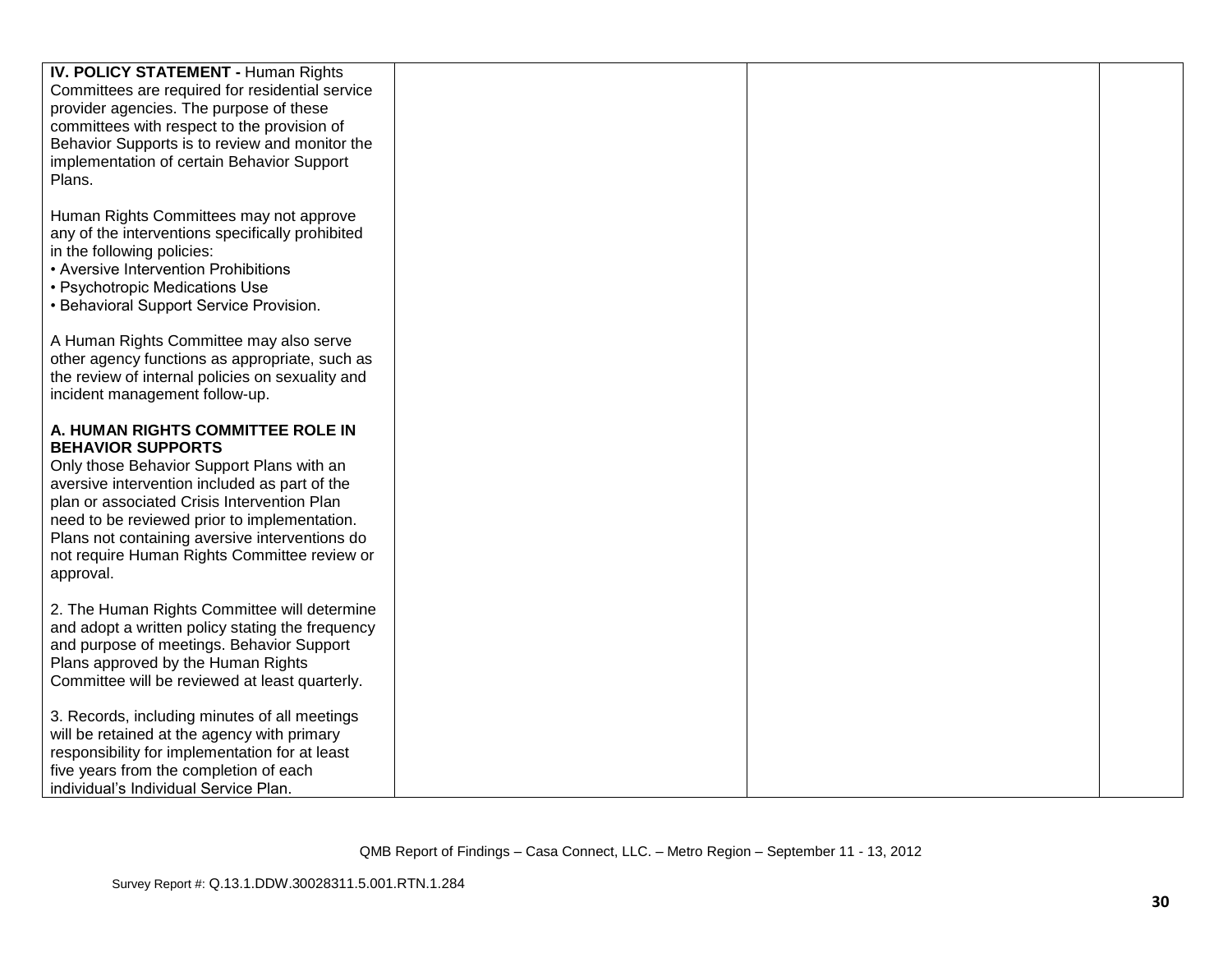| <b>Department of Health Developmental</b><br>Disabilities Supports Division (DDSD) -<br><b>Procedure Title:</b><br><b>Medication Assessment and Delivery</b><br>Procedure Eff Date: November 1, 2006<br><b>B. 1. e.</b> If the PRN medication is to be used in<br>response to psychiatric and/or behavioral<br>symptoms in addition to the above<br>requirements, obtain current written consent<br>from the individual, guardian or surrogate<br>health decision maker and submit for review by<br>the agency's Human Rights Committee<br>(References: Psychotropic Medication Use<br>Policy, Section D, page 5 Use of PRN<br>Psychotropic Medications; and, Human Rights<br>Committee Requirements Policy, Section B,<br>page 4 Interventions Requiring Review and<br>Approval - Use of PRN Medications). |  |  |
|-------------------------------------------------------------------------------------------------------------------------------------------------------------------------------------------------------------------------------------------------------------------------------------------------------------------------------------------------------------------------------------------------------------------------------------------------------------------------------------------------------------------------------------------------------------------------------------------------------------------------------------------------------------------------------------------------------------------------------------------------------------------------------------------------------------|--|--|
|                                                                                                                                                                                                                                                                                                                                                                                                                                                                                                                                                                                                                                                                                                                                                                                                             |  |  |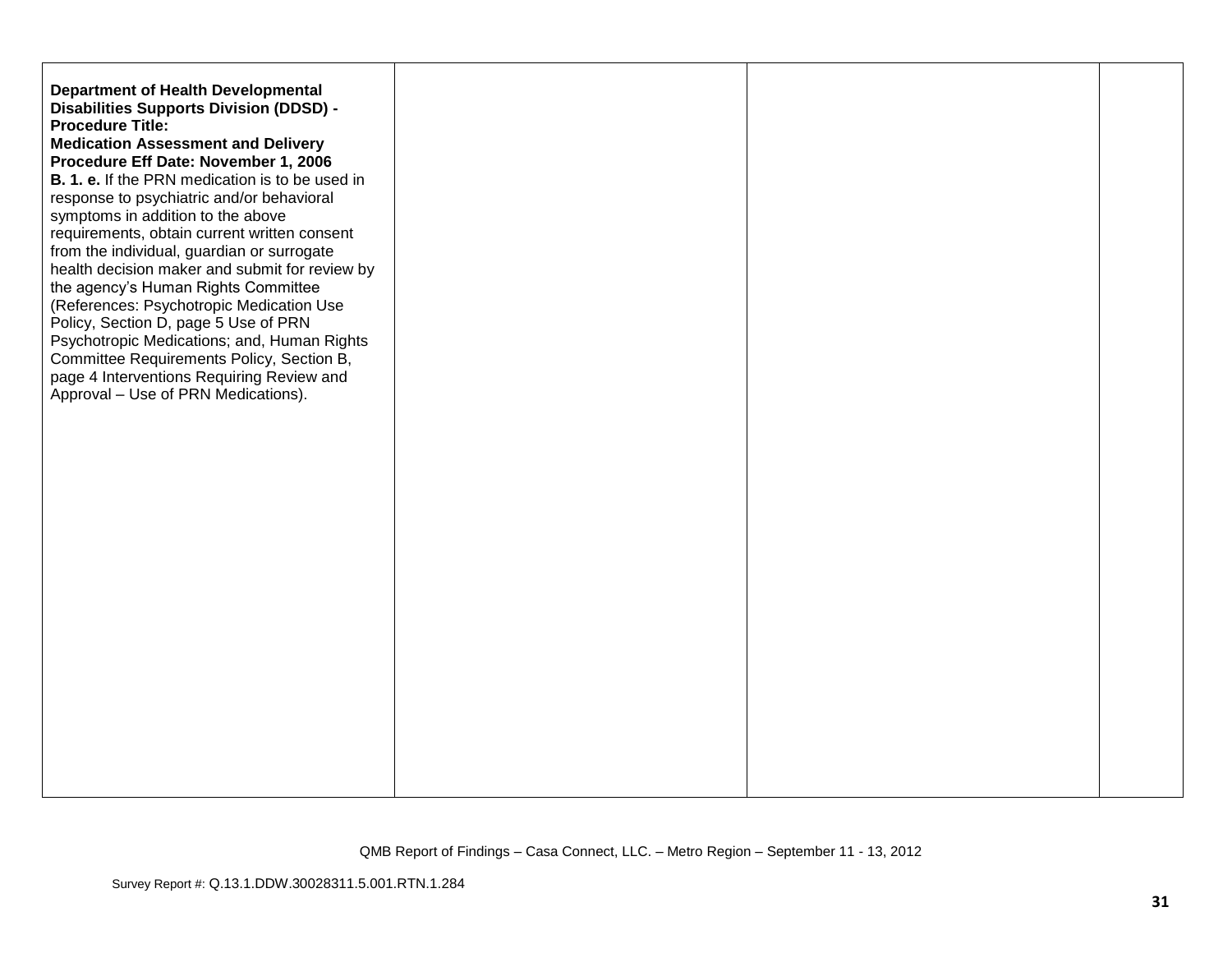| Tag # 6L25 Residential Health & Safety                                        | <b>Standard Level Deficiency</b>                                                                  |                                                     |  |
|-------------------------------------------------------------------------------|---------------------------------------------------------------------------------------------------|-----------------------------------------------------|--|
| <b>(Supported Living &amp; Family Living)</b>                                 |                                                                                                   |                                                     |  |
| Developmental Disabilities (DD) Waiver                                        | Based on observation, the Agency failed to                                                        | <b>Provider:</b>                                    |  |
| Service Standards effective 4/1/2007                                          | ensure that each individual's residence met all                                                   | State your Plan of Correction for the               |  |
| <b>CHAPTER 6. VIII. COMMUNITY LIVING</b>                                      | requirements within the standard for 1 of 2                                                       | deficiencies cited in this tag here: $\rightarrow$  |  |
| <b>SERVICE PROVIDER AGENCY</b>                                                | Supported Living & Family Living residences.                                                      |                                                     |  |
| <b>REQUIREMENTS</b>                                                           |                                                                                                   |                                                     |  |
| L. Residence Requirements for Family                                          | The following items were not found, not                                                           |                                                     |  |
| <b>Living Services and Supported Living</b>                                   | functioning or incomplete:                                                                        |                                                     |  |
| <b>Services</b>                                                               |                                                                                                   |                                                     |  |
| (1) Supported Living Services and Family                                      | <b>Family Living Requirements:</b>                                                                |                                                     |  |
| Living Services providers shall assure that                                   |                                                                                                   |                                                     |  |
| each individual's residence has:                                              | • Accessible written procedures for the safe                                                      |                                                     |  |
| (a) Battery operated or electric smoke                                        | storage of all medications with dispensing                                                        |                                                     |  |
| detectors, heat sensors, or a sprinkler<br>system installed in the residence; | instructions for each individual that are                                                         | <b>Provider:</b>                                    |  |
| (b) General-purpose first aid kit;                                            | consistent with the Assisting with Medication<br>Administration training or each individual's ISP | <b>Enter your ongoing Quality Assurance/Quality</b> |  |
| (c) When applicable due to an individual's                                    | (#1)                                                                                              | Improvement processes as it related to this tag     |  |
| health status, a blood borne pathogens kit;                                   |                                                                                                   | number here: $\rightarrow$                          |  |
| (d) Accessible written procedures for                                         |                                                                                                   |                                                     |  |
| emergency evacuation e.g. fire and                                            |                                                                                                   |                                                     |  |
| weather-related threats;                                                      |                                                                                                   |                                                     |  |
| (e) Accessible telephone numbers of poison                                    |                                                                                                   |                                                     |  |
| control centers located within the line of                                    |                                                                                                   |                                                     |  |
| sight of the telephone;                                                       |                                                                                                   |                                                     |  |
| Accessible written documentation of actual<br>(f)                             |                                                                                                   |                                                     |  |
| evacuation drills occurring at least three                                    |                                                                                                   |                                                     |  |
| (3) times a year. For Supported Living                                        |                                                                                                   |                                                     |  |
| evacuation drills shall occur at least once                                   |                                                                                                   |                                                     |  |
| a year during each shift;                                                     |                                                                                                   |                                                     |  |
| Accessible written procedures for the safe<br>(g)                             |                                                                                                   |                                                     |  |
| storage of all medications with dispensing                                    |                                                                                                   |                                                     |  |
| instructions for each individual that are                                     |                                                                                                   |                                                     |  |
| consistent with the Assisting with                                            |                                                                                                   |                                                     |  |
| Medication Administration training or each                                    |                                                                                                   |                                                     |  |
| individual's ISP; and                                                         |                                                                                                   |                                                     |  |
| (h) Accessible written procedures for                                         |                                                                                                   |                                                     |  |
| emergency placement and relocation of                                         |                                                                                                   |                                                     |  |
| individuals in the event of an emergency                                      |                                                                                                   |                                                     |  |
| evacuation that makes the residence                                           |                                                                                                   |                                                     |  |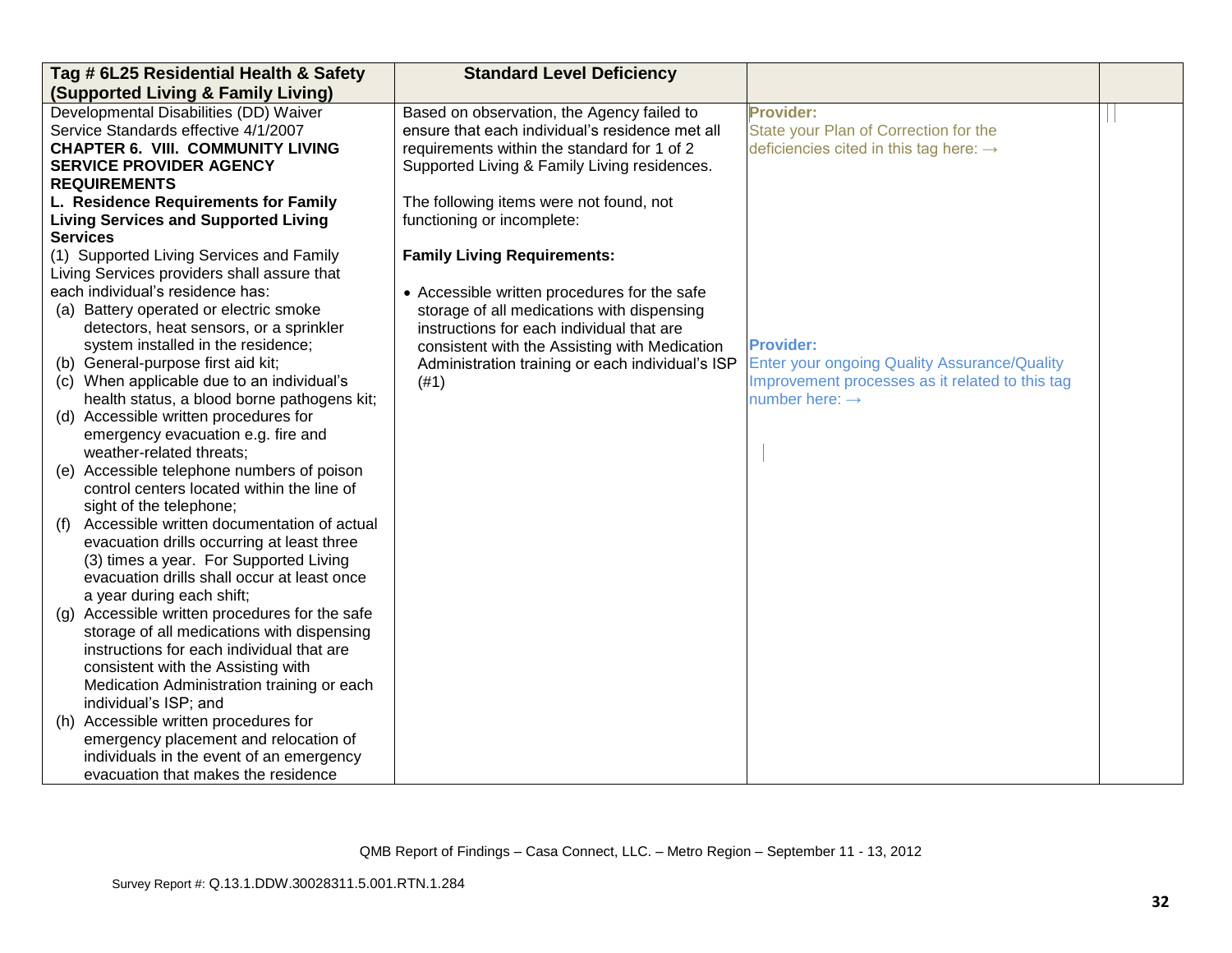| unsuitable for occupancy. The emergency<br>evacuation procedures shall address, but<br>are not limited to, fire, chemical and/or<br>hazardous waste spills, and flooding. |  |  |
|---------------------------------------------------------------------------------------------------------------------------------------------------------------------------|--|--|
|                                                                                                                                                                           |  |  |
|                                                                                                                                                                           |  |  |
|                                                                                                                                                                           |  |  |
|                                                                                                                                                                           |  |  |
|                                                                                                                                                                           |  |  |
|                                                                                                                                                                           |  |  |
|                                                                                                                                                                           |  |  |
|                                                                                                                                                                           |  |  |
|                                                                                                                                                                           |  |  |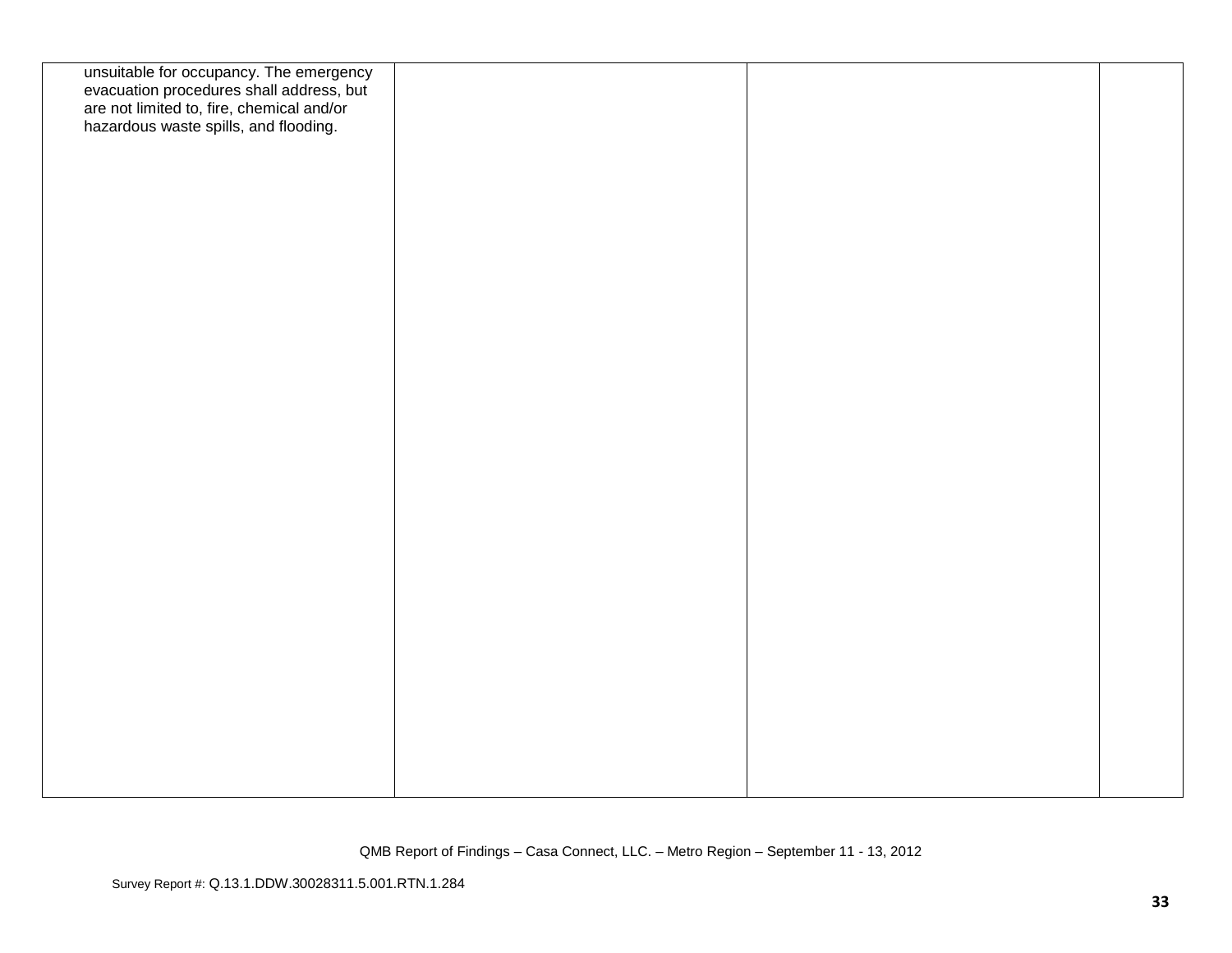| <b>Standard of Care</b>                                                                                                                                                                                                                                                                                                                                                                                                                                                                                                | <b>Deficiencies</b>                                                                                                                                                                                                                                                                                                                                                                | <b>Agency Plan of Correction, On-going</b><br><b>QA/QI &amp; Responsible Party</b>                                                                | <b>Date</b><br><b>Due</b> |
|------------------------------------------------------------------------------------------------------------------------------------------------------------------------------------------------------------------------------------------------------------------------------------------------------------------------------------------------------------------------------------------------------------------------------------------------------------------------------------------------------------------------|------------------------------------------------------------------------------------------------------------------------------------------------------------------------------------------------------------------------------------------------------------------------------------------------------------------------------------------------------------------------------------|---------------------------------------------------------------------------------------------------------------------------------------------------|---------------------------|
|                                                                                                                                                                                                                                                                                                                                                                                                                                                                                                                        |                                                                                                                                                                                                                                                                                                                                                                                    | CMS Assurance - Medicaid Billing/Reimbursement/Financial Accountability - State financial oversight exists to assure that claims                  |                           |
|                                                                                                                                                                                                                                                                                                                                                                                                                                                                                                                        | are coded and paid for in accordance with the reimbursement methodology specified in the approved waiver.                                                                                                                                                                                                                                                                          |                                                                                                                                                   |                           |
| Tag # 5144 Adult Habilitation                                                                                                                                                                                                                                                                                                                                                                                                                                                                                          | <b>Standard Level Deficiency</b>                                                                                                                                                                                                                                                                                                                                                   |                                                                                                                                                   |                           |
| <b>Reimbursement</b>                                                                                                                                                                                                                                                                                                                                                                                                                                                                                                   |                                                                                                                                                                                                                                                                                                                                                                                    |                                                                                                                                                   |                           |
| Developmental Disabilities (DD) Waiver<br>Service Standards effective 4/1/2007<br><b>CHAPTER 1 III. PROVIDER AGENCY</b><br><b>DOCUMENTATION OF SERVICE DELIVERY</b><br><b>AND LOCATION</b><br><b>General: All Provider Agencies shall</b><br>А.<br>maintain all records necessary to fully<br>disclose the service, quality, quantity and<br>clinical necessity furnished to individuals<br>who are currently receiving services. The<br>Provider Agency records shall be<br>sufficiently detailed to substantiate the | Based on record review, the Agency failed to<br>provide written or electronic documentation as<br>evidence for each unit billed for Adult<br>Habilitation Services for 1 of 1 individual.<br>Individual #2<br>May 2012<br>• The Agency billed 305 units of Adult<br>Habilitation (T2021 U1) from 5/1/2012<br>through 5/31/2012. Documentation received<br>accounted for 293 units. | Provider:<br>State your Plan of Correction for the<br>deficiencies cited in this tag here: $\rightarrow$                                          |                           |
| date, time, individual name, servicing<br>Provider Agency, level of services, and<br>length of a session of service billed.<br><b>Billable Units:</b> The documentation of the<br>В.<br>billable time spent with an individual shall<br>be kept on the written or electronic record<br>that is prepared prior to a request for<br>reimbursement from the HSD. For each<br>unit billed, the record shall contain the<br>following:                                                                                      |                                                                                                                                                                                                                                                                                                                                                                                    | <b>Provider:</b><br>Enter your ongoing Quality Assurance/Quality<br>Improvement processes as it related to this tag<br>number here: $\rightarrow$ |                           |
| Date, start and end time of each service<br>(1)<br>encounter or other billable service interval;                                                                                                                                                                                                                                                                                                                                                                                                                       |                                                                                                                                                                                                                                                                                                                                                                                    |                                                                                                                                                   |                           |
| A description of what occurred during the<br>(2)<br>encounter or service interval; and                                                                                                                                                                                                                                                                                                                                                                                                                                 |                                                                                                                                                                                                                                                                                                                                                                                    |                                                                                                                                                   |                           |
| The signature or authenticated name of<br>(3)<br>staff providing the service.                                                                                                                                                                                                                                                                                                                                                                                                                                          |                                                                                                                                                                                                                                                                                                                                                                                    |                                                                                                                                                   |                           |
| MAD-MR: 03-59 Eff 1/1/2004<br>8.314.1 BI RECORD KEEPING AND<br><b>DOCUMENTATION REQUIREMENTS:</b>                                                                                                                                                                                                                                                                                                                                                                                                                      |                                                                                                                                                                                                                                                                                                                                                                                    |                                                                                                                                                   |                           |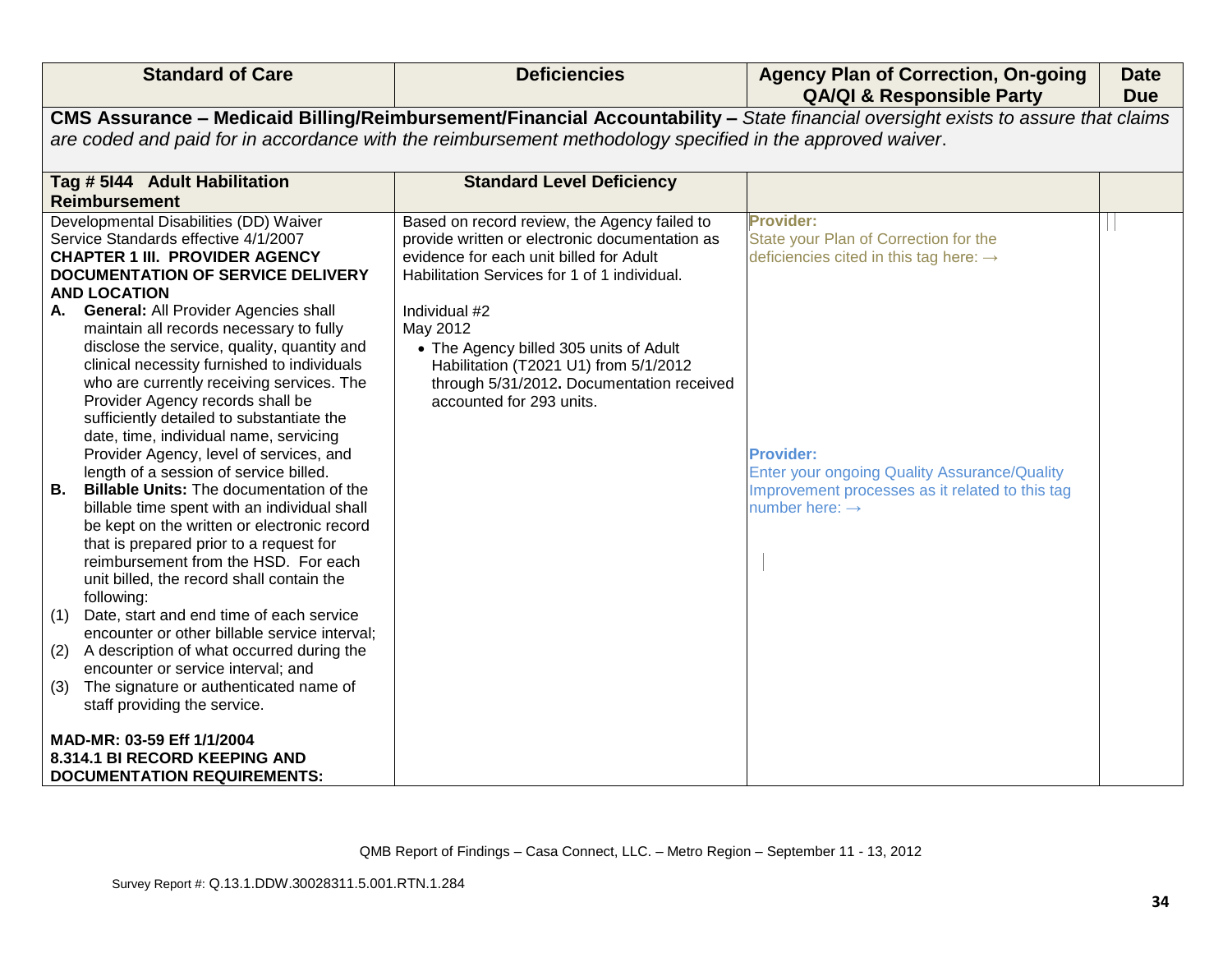| Providers must maintain all records necessary<br>to fully disclose the extent of the services<br>provided to the Medicaid recipient. Services<br>that have been billed to Medicaid, but are not<br>substantiated in a treatment plan and/or patient<br>records for the recipient are subject to<br>recoupment.                                                                                                                                                                                                                                                                                                                                                                                                                                                                                                                                    |  |  |
|---------------------------------------------------------------------------------------------------------------------------------------------------------------------------------------------------------------------------------------------------------------------------------------------------------------------------------------------------------------------------------------------------------------------------------------------------------------------------------------------------------------------------------------------------------------------------------------------------------------------------------------------------------------------------------------------------------------------------------------------------------------------------------------------------------------------------------------------------|--|--|
| Developmental Disabilities (DD) Waiver<br>Service Standards effective 4/1/2007<br><b>CHAPTER 5 XVI. REIMBURSEMENT</b><br>A. Billable Unit. A billable unit for Adult<br>Habilitation Services is in 15-minute increments<br>hour. The rate is based on the individual's level<br>of care.                                                                                                                                                                                                                                                                                                                                                                                                                                                                                                                                                         |  |  |
| <b>B. Billable Activities</b><br>(1) The Community Inclusion Provider Agency<br>can bill for those activities listed and described<br>on the ISP and within the Scope of Service.<br>Partial units are allowable. Billable units are<br>face-to-face, except that Adult Habilitation<br>services may be non-face-to-face under the<br>following conditions: (a) Time that is non face-<br>to-face is documented separately and clearly<br>identified as to the nature of the activity; and(b)<br>Non face-to-face hours do not exceed 5% of<br>the monthly billable hours.<br>(2) Adult Habilitation Services can be provided<br>with any other services, insofar as the services<br>are not reported for the same hours on the<br>same day, except that Therapy Services and<br>Case Management may be provided and billed<br>for the same hours |  |  |